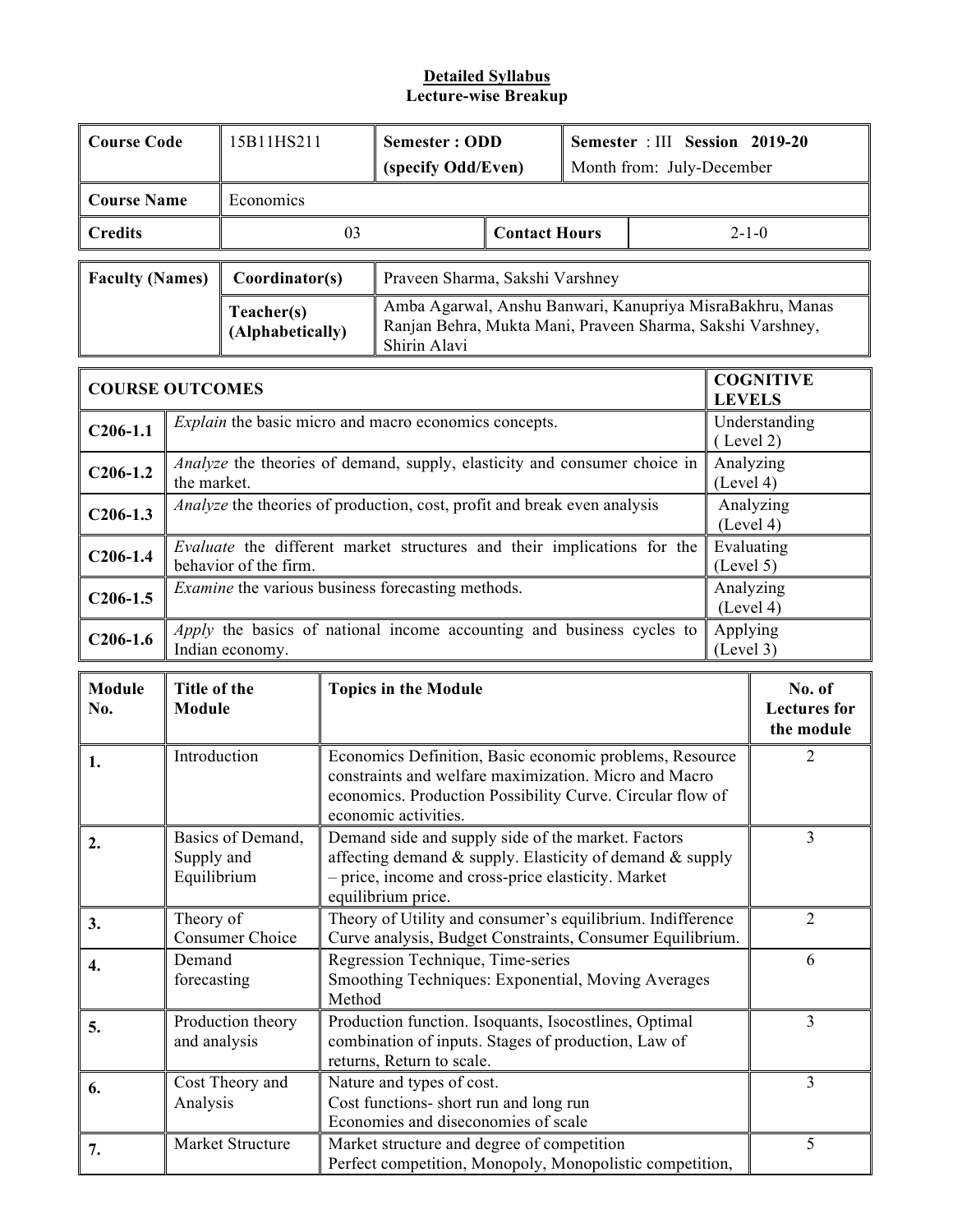|                                                                                                                                                                                           |                                                                                                  | Oligopoly                                                                                                   |    |  |  |  |  |
|-------------------------------------------------------------------------------------------------------------------------------------------------------------------------------------------|--------------------------------------------------------------------------------------------------|-------------------------------------------------------------------------------------------------------------|----|--|--|--|--|
| 8                                                                                                                                                                                         | National Income<br>Accounting                                                                    | Overview of Macroeconomics, Basic concepts of National<br>Income Accounting,                                | 3  |  |  |  |  |
| 9                                                                                                                                                                                         | Macro Economics<br>Issues                                                                        | Introduction to Business Cycle, Inflation-causes,<br>consequences and remedies: Monetary and Fiscal policy. | 3  |  |  |  |  |
|                                                                                                                                                                                           |                                                                                                  | <b>Total number of Lectures</b>                                                                             | 30 |  |  |  |  |
|                                                                                                                                                                                           | <b>Evaluation Criteria</b>                                                                       |                                                                                                             |    |  |  |  |  |
|                                                                                                                                                                                           | <b>Components</b>                                                                                | <b>Maximum Marks</b>                                                                                        |    |  |  |  |  |
| T <sub>1</sub>                                                                                                                                                                            |                                                                                                  | 20                                                                                                          |    |  |  |  |  |
| T <sub>2</sub>                                                                                                                                                                            |                                                                                                  | 20                                                                                                          |    |  |  |  |  |
|                                                                                                                                                                                           | <b>End Semester Examination</b>                                                                  | 35                                                                                                          |    |  |  |  |  |
| <b>TA</b>                                                                                                                                                                                 |                                                                                                  | 25 (Test +Quiz+ Attendance)                                                                                 |    |  |  |  |  |
| <b>Total</b>                                                                                                                                                                              |                                                                                                  | 100                                                                                                         |    |  |  |  |  |
|                                                                                                                                                                                           |                                                                                                  |                                                                                                             |    |  |  |  |  |
| <b>Recommended Reading material:</b> Author(s), Title, Edition, Publisher, Year of Publication etc. (Text books,<br>Reference Books, Journals, Reports, Websites etc. in the IEEE format) |                                                                                                  |                                                                                                             |    |  |  |  |  |
| 1.                                                                                                                                                                                        |                                                                                                  | H.C. Petersen, W.C. Lewis, Managerial Economics, 4th ed., Pearson Education 2001.                           |    |  |  |  |  |
| 2.                                                                                                                                                                                        | D. Salvatore, Managerial Economics in a Global Economy, 8 <sup>th</sup> ed., Thomson Asia, 2015. |                                                                                                             |    |  |  |  |  |

3. S. Damodaran, Managerial Economics, 2<sup>nd</sup> ed., Oxford University Press, 2010.

4. M. Hirschey, Managerial Economics,  $15<sup>th</sup>$  ed., Thomson Asia, 2019.

5. P.A. Samuelson, W.D. Nordhaus, Economics, 19<sup>th</sup> ed., Tata Mc-Graw Hill, 2010.

6. S.K. Misra & V. K. Puri, Indian Economy, 37th ed., Himalaya Publishing House, 2019.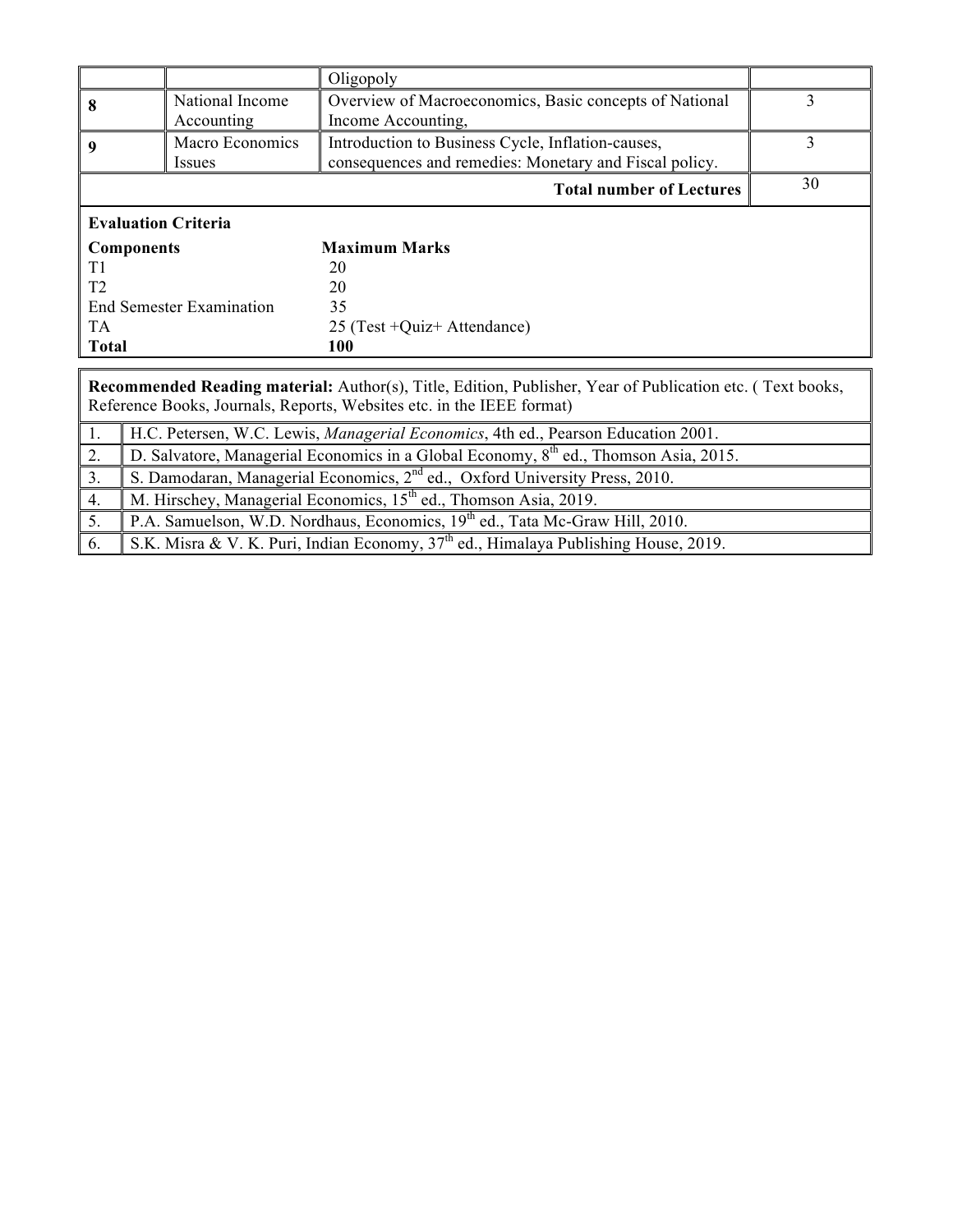| <b>Course Code</b>                                            |                                                                                                                                                                                                            | 15B11MA301                                                                                                                                                                                                                                                                                                                        |        | <b>Semester Even</b>                                                                                                                                                              |                         | Semester III Session 2019-2020 Month<br>from July 2019 to Dec 2019 |                                                                                                                                                                                   |                                   |       |
|---------------------------------------------------------------|------------------------------------------------------------------------------------------------------------------------------------------------------------------------------------------------------------|-----------------------------------------------------------------------------------------------------------------------------------------------------------------------------------------------------------------------------------------------------------------------------------------------------------------------------------|--------|-----------------------------------------------------------------------------------------------------------------------------------------------------------------------------------|-------------------------|--------------------------------------------------------------------|-----------------------------------------------------------------------------------------------------------------------------------------------------------------------------------|-----------------------------------|-------|
| <b>Course Name</b><br><b>Probability and Random Processes</b> |                                                                                                                                                                                                            |                                                                                                                                                                                                                                                                                                                                   |        |                                                                                                                                                                                   |                         |                                                                    |                                                                                                                                                                                   |                                   |       |
| <b>Credits</b>                                                |                                                                                                                                                                                                            | 4                                                                                                                                                                                                                                                                                                                                 |        |                                                                                                                                                                                   | Contact<br><b>Hours</b> |                                                                    | $3 - 1 - 0$                                                                                                                                                                       |                                   |       |
|                                                               |                                                                                                                                                                                                            | Coordinator(s)                                                                                                                                                                                                                                                                                                                    |        | B.P. Chamola, Pinkey Chauhan                                                                                                                                                      |                         |                                                                    |                                                                                                                                                                                   |                                   |       |
| <b>Faculty</b><br>(Names)                                     |                                                                                                                                                                                                            | Teacher(s)<br>(Alphabetically)                                                                                                                                                                                                                                                                                                    |        |                                                                                                                                                                                   |                         |                                                                    | Amit Srivastava, B.P. Chamola, Himanshu Agarwal, Lakhveer Kaur,<br>Lokendra Kumar, Neha Singhal, Pankaj Srivastava, Pinkey<br>Chauhan, Priyanka Sangal, Puneet Rana, Yogesh Gupta |                                   |       |
|                                                               |                                                                                                                                                                                                            | <b>COURSE OUTCOMES:</b>                                                                                                                                                                                                                                                                                                           |        |                                                                                                                                                                                   |                         |                                                                    |                                                                                                                                                                                   | <b>COGNITIVE</b><br><b>LEVELS</b> |       |
|                                                               |                                                                                                                                                                                                            |                                                                                                                                                                                                                                                                                                                                   |        | After pursuing the above mentioned course, the students will be able to:                                                                                                          |                         |                                                                    |                                                                                                                                                                                   |                                   |       |
| C201.1                                                        |                                                                                                                                                                                                            | Bayes' theorem                                                                                                                                                                                                                                                                                                                    |        |                                                                                                                                                                                   |                         |                                                                    | explain the basic concepts of probability, conditional probability and                                                                                                            | Understanding<br>Level (C2)       |       |
| C201.2                                                        |                                                                                                                                                                                                            |                                                                                                                                                                                                                                                                                                                                   |        | with their distributions and statistical averages                                                                                                                                 |                         |                                                                    | identify and explain one and two dimensional random variables along                                                                                                               | Applying<br>(C3)                  | Level |
| C201.3                                                        | problems.                                                                                                                                                                                                  |                                                                                                                                                                                                                                                                                                                                   |        |                                                                                                                                                                                   |                         |                                                                    | apply some probability distributions to various discrete and continuous                                                                                                           | Applying<br>(C3)                  | Level |
| C201.4                                                        |                                                                                                                                                                                                            |                                                                                                                                                                                                                                                                                                                                   |        |                                                                                                                                                                                   |                         |                                                                    | solve the problems related to the component and system reliabilities.                                                                                                             | Applying<br>(C3)                  | Level |
| C201.5                                                        |                                                                                                                                                                                                            | identify the random processes and compute their averages.                                                                                                                                                                                                                                                                         |        |                                                                                                                                                                                   |                         |                                                                    |                                                                                                                                                                                   |                                   | Level |
| C201.6                                                        | chain.                                                                                                                                                                                                     |                                                                                                                                                                                                                                                                                                                                   |        |                                                                                                                                                                                   |                         |                                                                    | solve the problems on Ergodic process, Poisson process and Markov                                                                                                                 | Applying<br>(C3)                  | Level |
| <b>Module</b><br>No.                                          | <b>Module</b>                                                                                                                                                                                              | Title of the                                                                                                                                                                                                                                                                                                                      |        | <b>Topics in the Module</b>                                                                                                                                                       |                         |                                                                    |                                                                                                                                                                                   | No. of Lectures<br>for the module |       |
| 1.                                                            |                                                                                                                                                                                                            | Probability                                                                                                                                                                                                                                                                                                                       |        |                                                                                                                                                                                   |                         |                                                                    | Three basic approaches to probability, conditional<br>probability, total probability theorem, Bayes' theorem.                                                                     | 5                                 |       |
| 2.                                                            | Random                                                                                                                                                                                                     | One dimensional random variables (discrete and<br>Variables<br>continuous), distribution of a random variable (density<br>function and cdf). MGF and characteristic function of a<br>random variable and its utility. Bivariate random variable,<br>joint, marginal and conditional distributions, covariance<br>and correlation. |        |                                                                                                                                                                                   |                         |                                                                    | 8                                                                                                                                                                                 |                                   |       |
| 3.                                                            | Bernoulli,<br>binomial,<br>Poisson,<br>binomial,<br>Probability<br>negative<br><b>Distributions</b><br>geometric distributions. Uniform, exponential, normal,<br>gamma, Earlang and Weibull distributions. |                                                                                                                                                                                                                                                                                                                                   |        |                                                                                                                                                                                   |                         |                                                                    | 8                                                                                                                                                                                 |                                   |       |
| 4.                                                            | Reliability                                                                                                                                                                                                |                                                                                                                                                                                                                                                                                                                                   |        | Concept of reliability, reliability function, hazard rate<br>function, mean time to failure (MTTF). Reliability of<br>series, parallel, series-parallel, parallel-series systems. |                         |                                                                    |                                                                                                                                                                                   | 6                                 |       |
| 5.                                                            | Random                                                                                                                                                                                                     | Processes I                                                                                                                                                                                                                                                                                                                       | Markov | processes,                                                                                                                                                                        |                         | processes                                                          | Introduction, Statistical description of random processes,<br>with<br>independent<br>increments. Average values of random processes. Strict                                       | $\overline{7}$                    |       |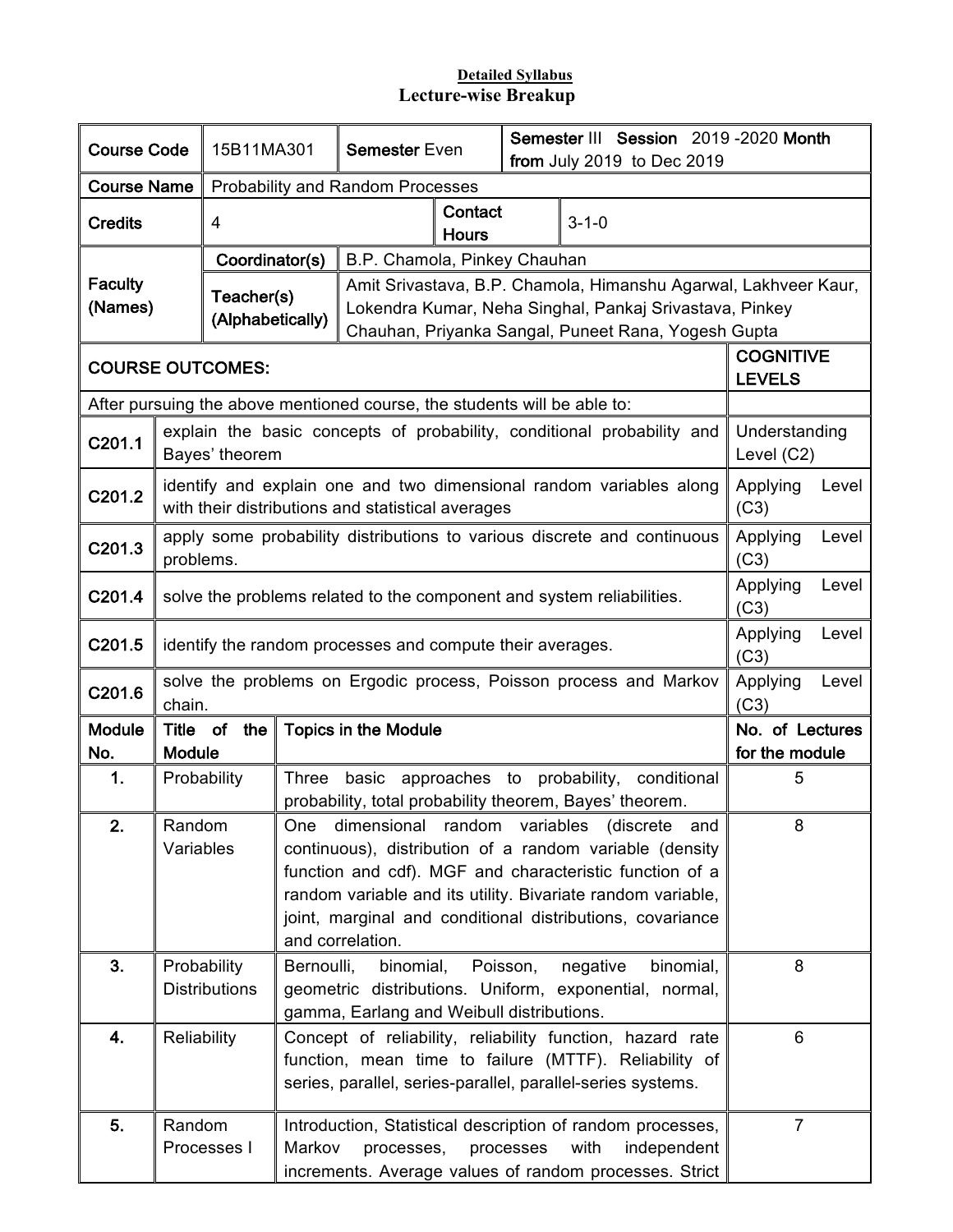|                                                                                                |                                 | sense and wide sense stationary processes, their<br>averages. Random walk, Wiener process. Semi-random<br>telegraph signal and random telegraph signal process.<br>Properties of autocorrelation function. |    |  |  |  |  |
|------------------------------------------------------------------------------------------------|---------------------------------|------------------------------------------------------------------------------------------------------------------------------------------------------------------------------------------------------------|----|--|--|--|--|
| 6.                                                                                             | Random                          | 8                                                                                                                                                                                                          |    |  |  |  |  |
|                                                                                                | Processes II                    | its properties. Poisson processes. Markov chains and                                                                                                                                                       |    |  |  |  |  |
|                                                                                                |                                 | their transition probability matrix (TPM).                                                                                                                                                                 |    |  |  |  |  |
|                                                                                                | <b>Total number of Lectures</b> |                                                                                                                                                                                                            | 42 |  |  |  |  |
|                                                                                                | <b>Evaluation Criteria</b>      |                                                                                                                                                                                                            |    |  |  |  |  |
|                                                                                                |                                 |                                                                                                                                                                                                            |    |  |  |  |  |
|                                                                                                | <b>Components</b>               | <b>Maximum Marks</b>                                                                                                                                                                                       |    |  |  |  |  |
| T <sub>1</sub>                                                                                 |                                 | 20                                                                                                                                                                                                         |    |  |  |  |  |
| T <sub>2</sub>                                                                                 |                                 | 20                                                                                                                                                                                                         |    |  |  |  |  |
|                                                                                                | <b>End Semester Examination</b> | 35                                                                                                                                                                                                         |    |  |  |  |  |
| <b>TA</b>                                                                                      |                                 | 25 (Quiz, Assignments, Tutorials)                                                                                                                                                                          |    |  |  |  |  |
| <b>Total</b>                                                                                   |                                 | 100                                                                                                                                                                                                        |    |  |  |  |  |
|                                                                                                |                                 | Recommended Reading material: Author(s), Title, Edition, Publisher, Year of Publication etc. (Text                                                                                                         |    |  |  |  |  |
|                                                                                                |                                 | books, Reference Books, Journals, Reports, Websites etc. in the IEEE format)                                                                                                                               |    |  |  |  |  |
| 1.                                                                                             |                                 | Veerarajan, T., Probability, Statistics and Random Processes, Tata McGraw-Hill, 2002.                                                                                                                      |    |  |  |  |  |
|                                                                                                |                                 | Papoulis, A. & Pillai, S.U., Probability, Random Variables and Stochastic Processes, Tata                                                                                                                  |    |  |  |  |  |
| 2.                                                                                             | McGraw-Hill, 2002.              |                                                                                                                                                                                                            |    |  |  |  |  |
| Ross, S. M., Introduction to Probability and Statistics for Engineers and Scientists, 4th Ed., |                                 |                                                                                                                                                                                                            |    |  |  |  |  |
| 3.                                                                                             | Elsevier, 2004.                 |                                                                                                                                                                                                            |    |  |  |  |  |
| 4.                                                                                             |                                 | Palaniammal, S., Probability and Random Processes, PHI Learning Private Limited, 2012.                                                                                                                     |    |  |  |  |  |
| 5.                                                                                             | 2009.                           | Prabha, B. and Sujata, R., Statistics, Random Processes and Queuing Theory, 3rd Ed., Scitech,                                                                                                              |    |  |  |  |  |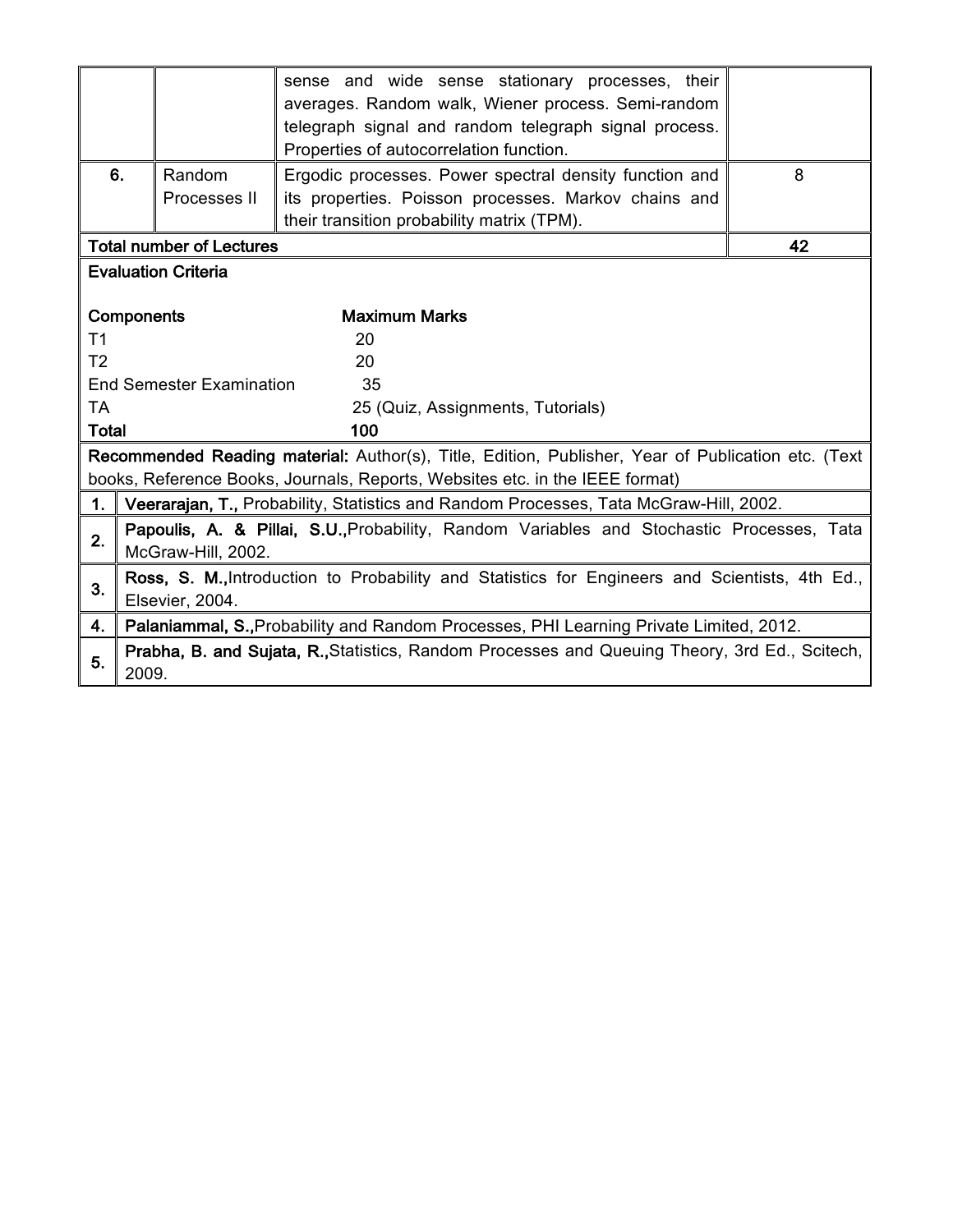# **Course Description**

| <b>Course Code</b>     | 15B17EC271                                                           | Semester -: Odd<br>(specify Odd/Even)                                                                                                                                                                                                                                                                                                                                                                                             |                      | <b>Month-:</b> | <b>Semester-: III, Session 2019-2020</b><br>July - December |  |
|------------------------|----------------------------------------------------------------------|-----------------------------------------------------------------------------------------------------------------------------------------------------------------------------------------------------------------------------------------------------------------------------------------------------------------------------------------------------------------------------------------------------------------------------------|----------------------|----------------|-------------------------------------------------------------|--|
| <b>Course Name</b>     | Electrical Science-2 Lab for Electronics & Communication Engineering |                                                                                                                                                                                                                                                                                                                                                                                                                                   |                      |                |                                                             |  |
| <b>Credits</b>         | 2                                                                    |                                                                                                                                                                                                                                                                                                                                                                                                                                   | <b>Contact Hours</b> |                |                                                             |  |
| <b>Faculty (Names)</b> | Coordinator(s)                                                       | Kaushal Nigam, Mandeep Narula                                                                                                                                                                                                                                                                                                                                                                                                     |                      |                |                                                             |  |
|                        | Teacher(s)                                                           | Amit Goyal, Ankur Bhardwaj, Atul Srivastava, Alok Joshi,<br>Abhishek Kashyap, Bhagirath Sahu, Bajrang Bansal<br>Dhiksha Chandola, Gaurav Verma, Jyoti Vyas, Jasmine Saini,<br>Monika, Madhu Jain, Priyanka Kwatra, Rachna Singh,<br>Ruby Beniwal, Shruti Kalra, Sajai Vir Singh, Satyendra<br>Kumar, Shradha Saxena, Shamim Akhtar, Vishal Saxena, Vijay<br>Khare, Vimal Kumar Mishra, Vinay Aaand Tikkiwal, and<br>Vivek Dwivedi |                      |                |                                                             |  |

|                    | <b>COURSE OUTCOMES</b>                                                                                                                                                   |                             |  |  |  |
|--------------------|--------------------------------------------------------------------------------------------------------------------------------------------------------------------------|-----------------------------|--|--|--|
| C <sub>204.1</sub> | Understand Transient analysis and steady state response of series RC<br>circuit.                                                                                         | Understanding<br>(Level II) |  |  |  |
| C <sub>204.2</sub> | Acquire the knowledge of circuits like Adder, Subtractor, Integrator,<br>differentiator; inverting and non inverting amplifier circuits realized<br>using Op-amp IC-741. | Analyzing<br>(Level IV)     |  |  |  |
| C204.3             | Study and Implementation of the different logic gates.                                                                                                                   | Remembering<br>(Level I)    |  |  |  |
| C204.4             | Construct Adder, Subtractor and Multiplexer circuits using logic gates.                                                                                                  | Applying<br>(Level III)     |  |  |  |

| Module  <br>No. | Title of the<br>Module                                             | <b>List of Experiments</b>                                              | $\cos$             |
|-----------------|--------------------------------------------------------------------|-------------------------------------------------------------------------|--------------------|
| 1.              | Study of<br>Transient<br>Analysis in the<br>Network<br>Circuit     | Transient analysis of a series RC circuit for a<br>given time constant. | C204.1             |
| 2.              | Study and<br>Analysis of<br>Parallel<br>Resonance<br>Circuits      | Analysis of Parallel Resonance circuits                                 | C <sub>204.1</sub> |
| 3 <sub>1</sub>  | Study and<br>Analysis of<br><b>Series</b><br>Resonance<br>Circuits | Analysis of Series Resonance circuits.                                  | C <sub>204.1</sub> |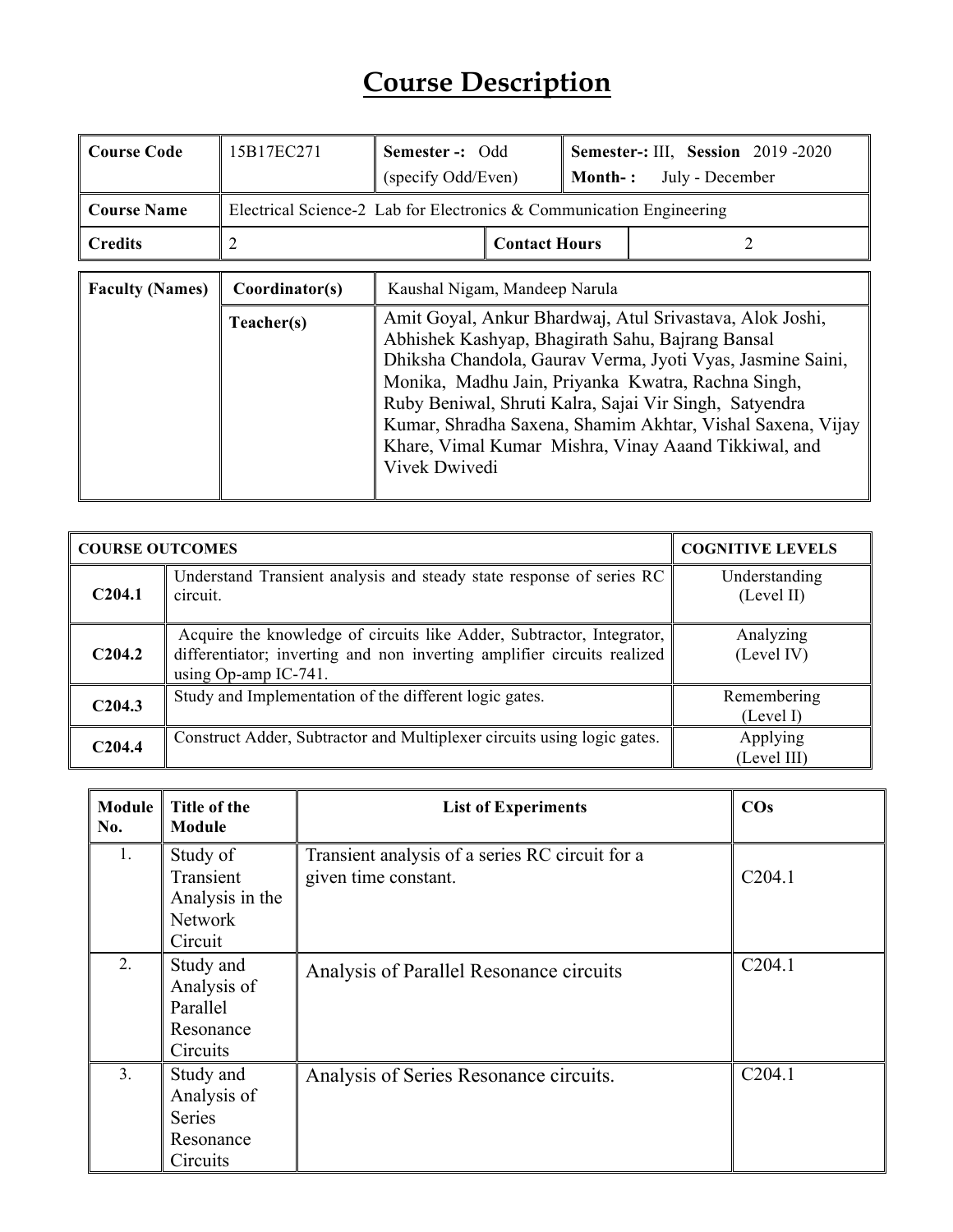| 4.  | Study and<br>Analysis of<br>Inverting and<br>Non-inverting<br>by Op-Amp                      | To realize inverting and non inverting<br>amplifier configuration using Op-Amp IC-<br>741.                                                                                                                | C <sub>2</sub> 04.2 |
|-----|----------------------------------------------------------------------------------------------|-----------------------------------------------------------------------------------------------------------------------------------------------------------------------------------------------------------|---------------------|
| 5.  | Study and<br>Analysis of<br>Adder and<br>Substractor by<br>Op-Amp                            | To realize adder and substractor circuits using Op-Amp<br>IC-741                                                                                                                                          | C <sub>2</sub> 04.2 |
| 6.  | Study and<br>Analysis of<br>Differentiator<br>and<br>Integrator by<br>Op-Amp                 | realize<br>differentiator and integrator<br>To<br>circuits using Op-Amp IC-741.                                                                                                                           | C <sub>2</sub> 04.2 |
| 7.  | Study of Logic<br>Gates and<br>Verification of<br>Boolean Laws                               | Verification of the truth tables of logic gates using ICs                                                                                                                                                 | C204.3              |
| 8.  | Study and<br>Implement of<br><b>Basics Logics</b><br>Gates using<br>Universal<br>Logic Gates | To implement basic logic gates AND, OR, NOT using<br>NAND and NOR gates.                                                                                                                                  | C <sub>2</sub> 04.3 |
| 9.  | Perform the<br>Boolean<br>Expression<br>using Universal<br>Gates                             | To implement the Boolean expressions using NAND<br>gates only: $(i)X = \overline{A + \overline{B}}$ $(ii)Y = \overline{A}B + C\overline{D}$<br>$(iii)Z = \overline{(A + \overline{B})(C + \overline{A})}$ | C <sub>204.3</sub>  |
| 10. | Design and<br>Implementation<br>of Adders                                                    | To realize a Half Adder, Full Adder using logic gates.                                                                                                                                                    | C <sub>204.4</sub>  |
| 11. | Design and<br>Implementation<br>of Subtractors                                               | To realize a Half Subtractor, Full Subtractor<br>using logic gates.                                                                                                                                       | C <sub>204.4</sub>  |
| 12. | Design and<br>Implementation<br>of Multiplexer                                               | To realize 4:1 Multiplexer using NAND<br>gates.                                                                                                                                                           | C <sub>204.4</sub>  |
| 13. | Study and<br>Implement of<br>Voltage<br>Comparator<br>using Op-Amp                           | To implement a Voltage Comparator circuit<br>using Op-Amp                                                                                                                                                 | C <sub>204.2</sub>  |
| 14. | Study of<br>Square<br>Waveform                                                               | To generate a Square Waveform using Op-<br>Amp                                                                                                                                                            | C <sub>2</sub> 04.2 |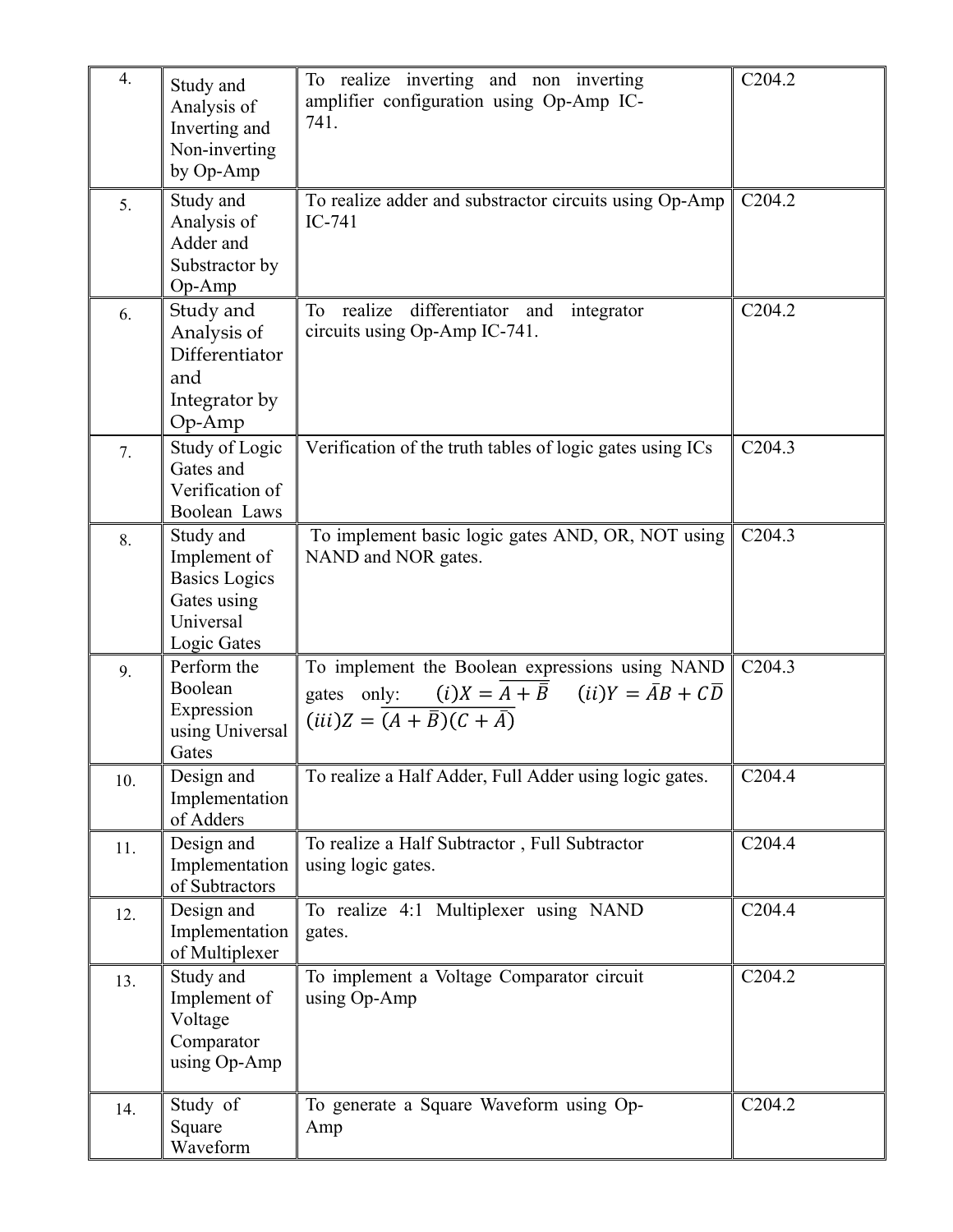|                   | using $Op-Amp$                                   |                                         |                      |  |
|-------------------|--------------------------------------------------|-----------------------------------------|----------------------|--|
| 15.               | Study and<br>Analysis of<br>Filter in Op-<br>Amp | To design a First Order Low Pass Filter | C <sub>2</sub> 04.2  |  |
|                   | <b>Evaluation Criteria</b>                       |                                         |                      |  |
| <b>Components</b> |                                                  |                                         | <b>Maximum Marks</b> |  |
| Viva1             |                                                  |                                         | 20                   |  |
| Viva2             |                                                  |                                         | 20                   |  |
|                   | Report file, Attendance, and D2D                 |                                         | $60(15+15+30)$       |  |
| <b>Total</b>      |                                                  | 100                                     |                      |  |

|                | <b>Recommended Reading material:</b> Author(s), Title, Edition, Publisher, Year of Publication etc. (Text books,<br>Reference Books, Journals, Reports, Websites etc. in the IEEE format) |  |  |  |  |  |  |
|----------------|-------------------------------------------------------------------------------------------------------------------------------------------------------------------------------------------|--|--|--|--|--|--|
|                | Richard C. Dorf, James A. Svoboda, "Introduction to Electric Circuits," Wiley; 7 Edition, 2006                                                                                            |  |  |  |  |  |  |
| 2.             | M. Morris Mano, "Digital Design," 3 <sup>rd</sup> Edition, PHI, 2002                                                                                                                      |  |  |  |  |  |  |
|                | A. A. Kumar, "Fundamentals of Digital Circuits," 3 <sup>rd</sup> Edition, PHI Learning Pvt. Limited, 2014                                                                                 |  |  |  |  |  |  |
| $\overline{4}$ | D. Roy Choudhary and Shail B. Jain, "Linear Integrated Circuit," 2 <sup>nd</sup> Edition, NAILP, 2003                                                                                     |  |  |  |  |  |  |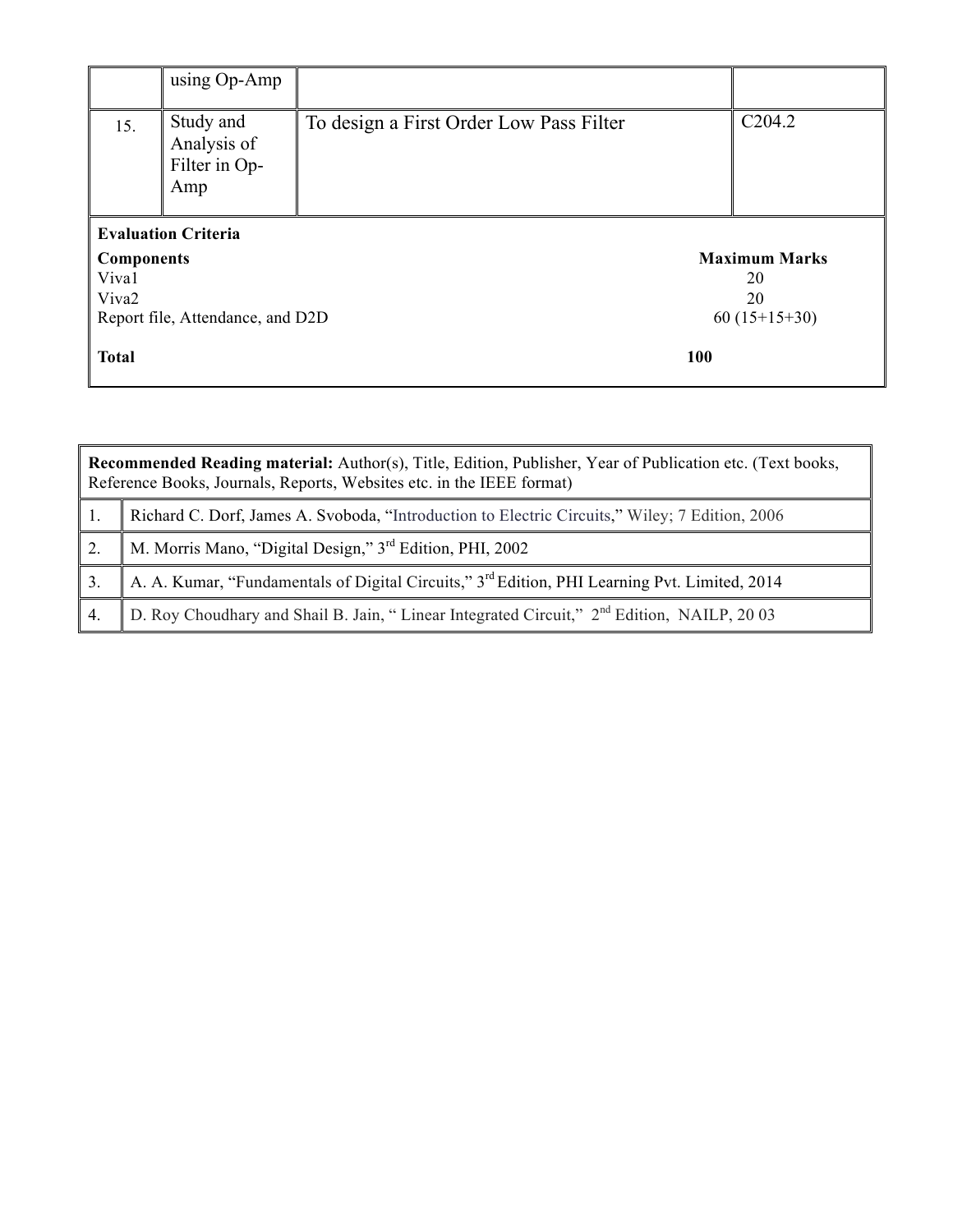| <b>Course Code</b>     |                               | 18B11EC214                                                                                                                                                             | <b>Semester: ODD</b><br>(specify Odd/Even)                                                                                                                                                                                                    |                                                                                                                                                                                                                    |                      | Semester 3rd<br><b>Session</b> 2019-2020<br>Month from: June 19 to Dec 19 |                                             |           |                         |
|------------------------|-------------------------------|------------------------------------------------------------------------------------------------------------------------------------------------------------------------|-----------------------------------------------------------------------------------------------------------------------------------------------------------------------------------------------------------------------------------------------|--------------------------------------------------------------------------------------------------------------------------------------------------------------------------------------------------------------------|----------------------|---------------------------------------------------------------------------|---------------------------------------------|-----------|-------------------------|
| <b>Course Name</b>     |                               | Signals and Systems                                                                                                                                                    |                                                                                                                                                                                                                                               |                                                                                                                                                                                                                    |                      |                                                                           |                                             |           |                         |
| <b>Credits</b>         |                               |                                                                                                                                                                        | 4                                                                                                                                                                                                                                             |                                                                                                                                                                                                                    | <b>Contact Hours</b> |                                                                           |                                             | $3 + 1$   |                         |
| <b>Faculty (Names)</b> |                               | Coordinator(s)                                                                                                                                                         |                                                                                                                                                                                                                                               | Kuldeep Baderia, Ritesh Kumar Sharma                                                                                                                                                                               |                      |                                                                           |                                             |           |                         |
|                        |                               | Teacher(s)<br>(Alphabetically)                                                                                                                                         |                                                                                                                                                                                                                                               | Ekta Goel, Smriti Bhatnagar, Varun Goel                                                                                                                                                                            |                      |                                                                           |                                             |           |                         |
| <b>COURSE OUTCOMES</b> |                               |                                                                                                                                                                        |                                                                                                                                                                                                                                               |                                                                                                                                                                                                                    |                      |                                                                           |                                             |           | <b>COGNITIVE LEVELS</b> |
| C <sub>210.1</sub>     | Understand<br>systems.        | the                                                                                                                                                                    | mathematical                                                                                                                                                                                                                                  | applications and analyze both continuous and discrete time signals and                                                                                                                                             | representation,      | classification,                                                           |                                             |           | Understanding [Level 2] |
| C210.2                 |                               | system in time domain                                                                                                                                                  |                                                                                                                                                                                                                                               | Analyze and interpret the response of continuous and discrete time LTI                                                                                                                                             |                      |                                                                           |                                             |           | Evaluating [Level 5]    |
| C <sub>210.3</sub>     |                               | Choose and demonstrate the use of different frequency domain<br>transforms to examine and explain the spectral representation of the<br>CT and DT signals and systems. |                                                                                                                                                                                                                                               |                                                                                                                                                                                                                    |                      |                                                                           | Evaluating [Level 5]                        |           |                         |
| C <sub>210.4</sub>     |                               | and behavior of the CT and DT system.                                                                                                                                  |                                                                                                                                                                                                                                               | Apply Laplace and Z transform to analyze and examine the response                                                                                                                                                  |                      |                                                                           |                                             |           | Analyzing [Level 4]     |
| <b>Module</b><br>No.   | Title of the<br><b>Module</b> |                                                                                                                                                                        | <b>Topics in the Module</b>                                                                                                                                                                                                                   |                                                                                                                                                                                                                    |                      |                                                                           | No. of<br><b>Lectures</b> for<br>the module |           |                         |
| 1.                     |                               | Signals and their<br>classifications                                                                                                                                   | Signal:- definition, Classifications of Signals (Continuous-<br>time & Discrete-time, Analog & Digital, Energy & Power,<br>Deterministic & Random, Periodic & Aperiodic, Even and<br>Odd etc.)                                                |                                                                                                                                                                                                                    |                      |                                                                           | $\overline{4}$                              |           |                         |
| 2.                     |                               | System and their<br>classifications                                                                                                                                    | Classifications of Systems Classifications of Systems<br>(Linear & Nonlinear, Time invariant & Time varying,<br>Causal & Non- causal, Memory & Memory less, Stable &<br>unstable system), LTI Systems (continuous-time and<br>discrete time). |                                                                                                                                                                                                                    |                      |                                                                           | 5                                           |           |                         |
| 3.                     | system                        | Impulse response of a system, Response of LTI system,<br>Response of LTI<br>Convolution (Integral and Sum).                                                            |                                                                                                                                                                                                                                               |                                                                                                                                                                                                                    |                      | 5                                                                         |                                             |           |                         |
| 4.                     |                               | Fourier analysis of<br>Continuous time<br>signal and system                                                                                                            | Continuous Transforms Fourier series, Convergence of<br>Fourier series, Continuous-time Fourier<br>Transform,<br>properties of Fourier series and Transform,<br>Frequency<br>domain analysis of continuous time LTI system                    |                                                                                                                                                                                                                    |                      |                                                                           | $\overline{7}$                              |           |                         |
| 5.                     | and system                    | Fourier analysis of<br>Discrete time signal                                                                                                                            |                                                                                                                                                                                                                                               | Discrete Transforms Fourier series, Convergence of Fourier<br>series, Discrete-time Fourier Transform, properties of<br>Discrete-time Fourier series and Transform,<br>domain analysis of discrete-time LTI system |                      |                                                                           |                                             | Frequency | 7                       |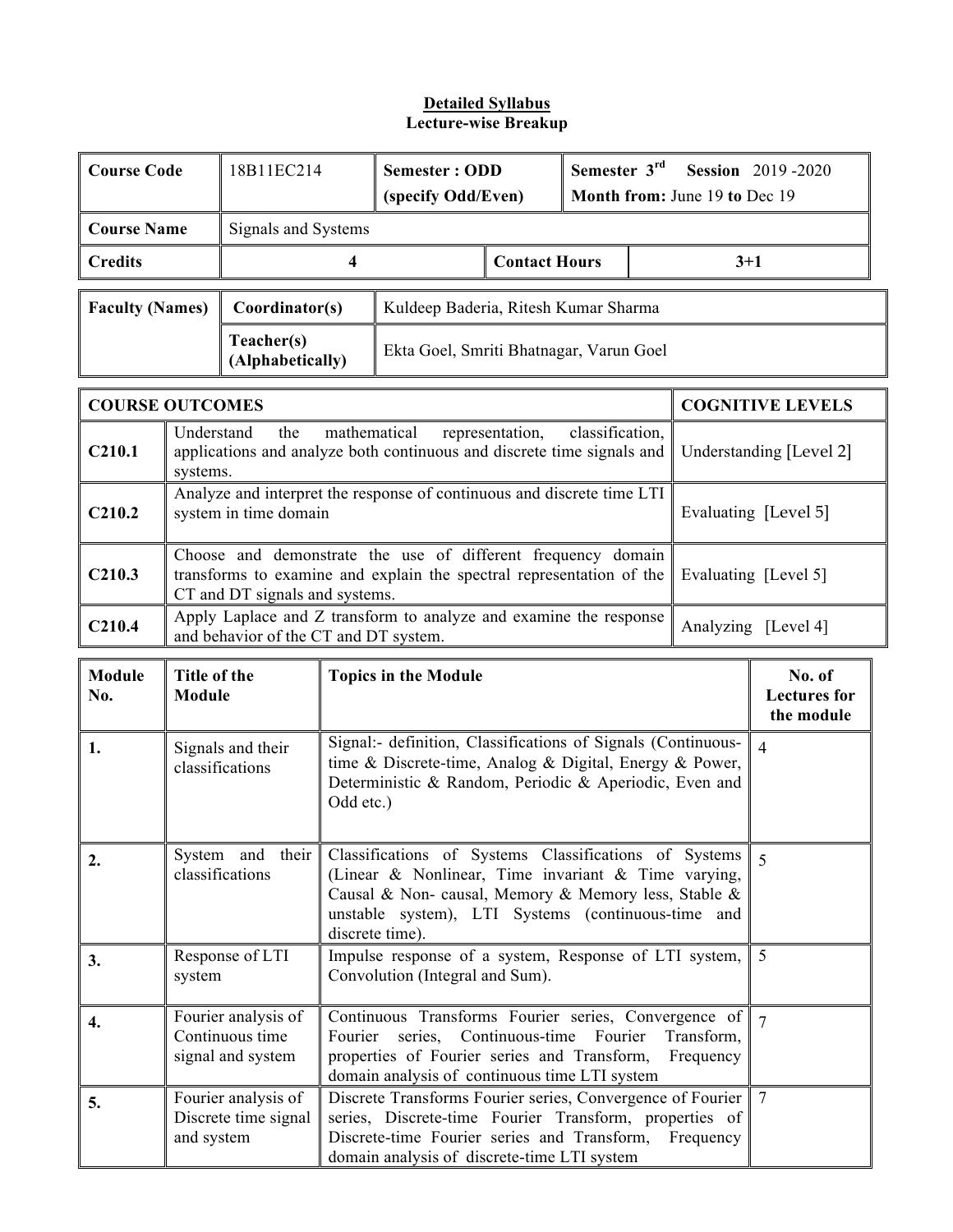| 6.                                                                                                                                                                                 | Laplace Transform                                                                       | $\overline{7}$                                                                                                                                                                                                                                                          |              |  |  |  |  |
|------------------------------------------------------------------------------------------------------------------------------------------------------------------------------------|-----------------------------------------------------------------------------------------|-------------------------------------------------------------------------------------------------------------------------------------------------------------------------------------------------------------------------------------------------------------------------|--------------|--|--|--|--|
| 7.                                                                                                                                                                                 | Z-transform                                                                             | Z- Transform, Concept of ROC, properties Z- Transform,<br>solution of difference equations using Z- Transform,<br>System function, pole-Zero plot, Z- Transform approach to<br>analysis the Discrete-time LTI system, stability analysis of<br>Discrete-time LTI system | 6            |  |  |  |  |
| 8.                                                                                                                                                                                 | Introduction<br>to<br>Digital Filters: FIR<br>$&$ IIR                                   | Digital filters:- definition and frequency response of basic<br>filtering function like BP, HP, LP, BR, AP<br>Definition and representation of IIR and FIR digital filter                                                                                               | $\mathbf{1}$ |  |  |  |  |
|                                                                                                                                                                                    |                                                                                         | <b>Total number of Lectures</b>                                                                                                                                                                                                                                         | 42           |  |  |  |  |
|                                                                                                                                                                                    | <b>Evaluation Criteria</b>                                                              |                                                                                                                                                                                                                                                                         |              |  |  |  |  |
|                                                                                                                                                                                    | <b>Components</b>                                                                       | <b>Maximum Marks</b>                                                                                                                                                                                                                                                    |              |  |  |  |  |
| T1<br>T <sub>2</sub>                                                                                                                                                               |                                                                                         | 20                                                                                                                                                                                                                                                                      |              |  |  |  |  |
|                                                                                                                                                                                    | <b>End Semester Examination</b>                                                         | 20<br>35                                                                                                                                                                                                                                                                |              |  |  |  |  |
| <b>TA</b>                                                                                                                                                                          |                                                                                         | 25                                                                                                                                                                                                                                                                      |              |  |  |  |  |
| <b>Total</b>                                                                                                                                                                       |                                                                                         | 100                                                                                                                                                                                                                                                                     |              |  |  |  |  |
| Recommended Reading material: Author(s), Title, Edition, Publisher, Year of Publication etc. (Text books,<br>Reference Books, Journals, Reports, Websites etc. in the IEEE format) |                                                                                         |                                                                                                                                                                                                                                                                         |              |  |  |  |  |
| 1.                                                                                                                                                                                 | A.V. Oppenheim, A.S. Willsky & S.H. Nawab, Signals & Systems, 2nd edition , PHI , 2004  |                                                                                                                                                                                                                                                                         |              |  |  |  |  |
| 2.                                                                                                                                                                                 | S. Haykin & B. Van Veen, Signals and Systems, 2nd edition, John Wiley & sons, 2004.     |                                                                                                                                                                                                                                                                         |              |  |  |  |  |
| 3.                                                                                                                                                                                 | M. Mandal, Amir Asif, Continuous and Discrete Time Signals and Systems, Cambridge, 2007 |                                                                                                                                                                                                                                                                         |              |  |  |  |  |
| 4.                                                                                                                                                                                 |                                                                                         | M. J. Roberts, Signals and Systems, Tata Mcraw-Hill, 2003                                                                                                                                                                                                               |              |  |  |  |  |
| 5.                                                                                                                                                                                 |                                                                                         | Tarun Rawat, Signals and Systems, Oxford University Press, 2010                                                                                                                                                                                                         |              |  |  |  |  |
| 6.                                                                                                                                                                                 | Fourth edition, PHI, 2007.                                                              | J. G. Proakis & D. G. Manolakis, Digital Signal Processing, Principles, Algorithms and Applications,                                                                                                                                                                    |              |  |  |  |  |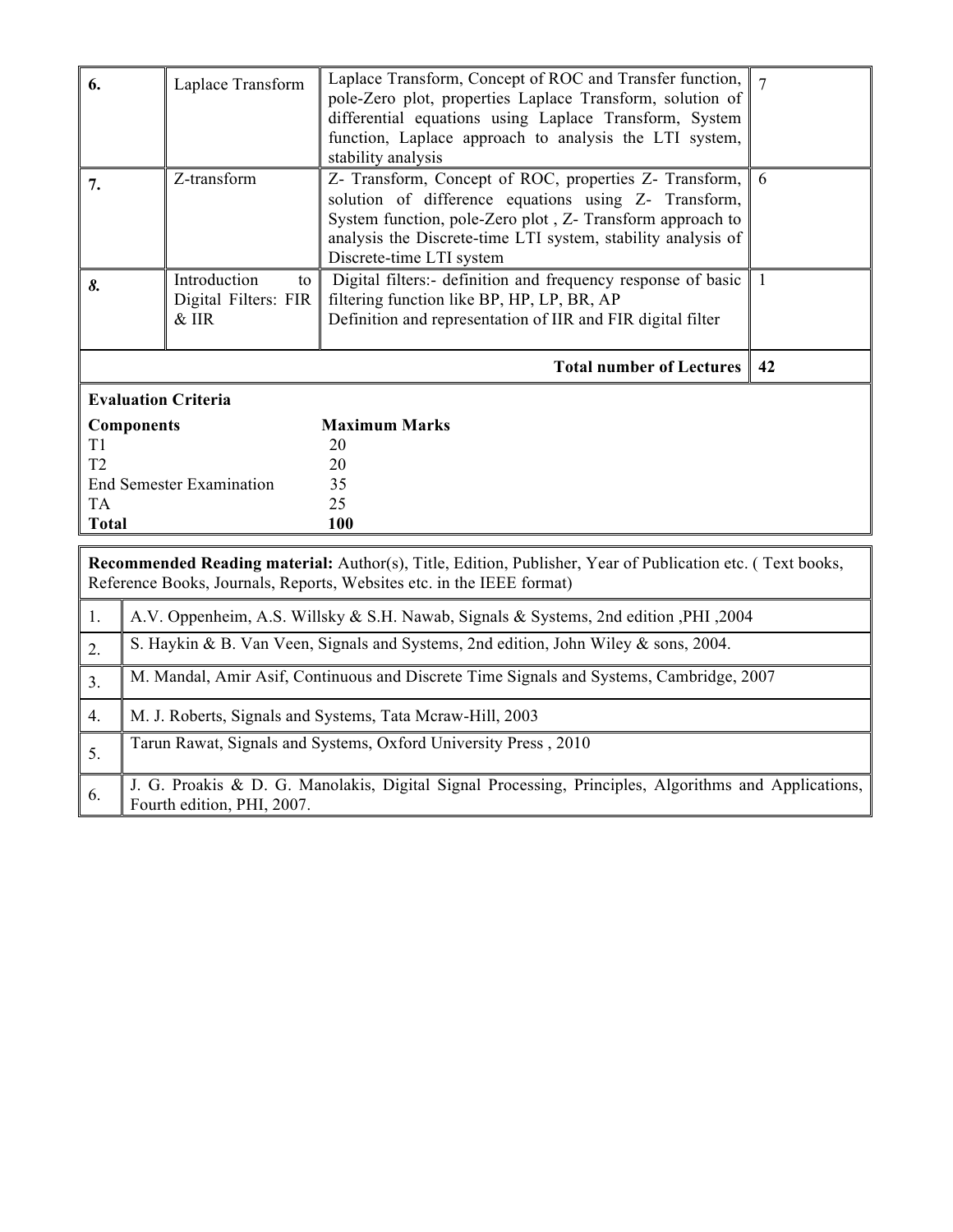| <b>Course Code</b>     |                                                                                                                                     | Semester $3rd$<br>15B11EC411<br>Semester Odd<br>(specify Odd/Even)<br>Month from July 19 to December 19                               |                                                  | <b>Session</b> 2019-2020 |             |  |
|------------------------|-------------------------------------------------------------------------------------------------------------------------------------|---------------------------------------------------------------------------------------------------------------------------------------|--------------------------------------------------|--------------------------|-------------|--|
| <b>Course Name</b>     |                                                                                                                                     | <b>ANALOGUE ELECTRONICS</b>                                                                                                           |                                                  |                          |             |  |
| <b>Credits</b>         |                                                                                                                                     |                                                                                                                                       | <b>Contact Hours</b>                             |                          | $3 - 1 - 0$ |  |
| <b>Faculty (Names)</b> |                                                                                                                                     | Coordinator(s)                                                                                                                        | Jitendra Mohan, Shivaji Tyagi                    |                          |             |  |
|                        |                                                                                                                                     | Teacher(s)<br>(Alphabetically)                                                                                                        | Ajay Kumar, Archana Pandey, Bhartendu Chaturvedi |                          |             |  |
|                        | <b>COURSE OUTCOMES</b><br><b>COGNITIVE LEVELS</b>                                                                                   |                                                                                                                                       |                                                  |                          |             |  |
| C <sub>213.1</sub>     | Classify the different modes of operation of a transistor and<br>stability analysis of a transistor.                                |                                                                                                                                       | Understanding Level (C2)                         |                          |             |  |
| C <sub>213.2</sub>     | Explain and analyze the various BJT and MOS amplifier<br>Analyzing Level (C4)<br>circuits for different frequency ranges.           |                                                                                                                                       |                                                  |                          |             |  |
| C <sub>213.3</sub>     | List and explain the building blocks of an Op-Amp and its<br>Understanding Level (C2)<br>characteristics.                           |                                                                                                                                       |                                                  |                          |             |  |
| C213.4                 | Explain the effect of feedback on amplifier characteristics and<br>Evaluating Level (C5)<br>design of various types of oscillators. |                                                                                                                                       |                                                  |                          |             |  |
| C <sub>213.5</sub>     |                                                                                                                                     | Apply basic understanding of Op-Amp to design various<br>Applying Level (C3)<br>electronics circuits for specified gain and waveform. |                                                  |                          |             |  |

| Module<br>No.    | Title of the<br><b>Module</b>                                 | <b>Topics in the Module</b>                                                                                                                                                                                                                               | No. of<br><b>Lectures for</b><br>the module |
|------------------|---------------------------------------------------------------|-----------------------------------------------------------------------------------------------------------------------------------------------------------------------------------------------------------------------------------------------------------|---------------------------------------------|
| 1.               | <b>BJT</b> Amplifier                                          | Single stage (CE, CB, CC), Small-Signal Model,<br>Multistage: CE-CE, Darlington-pair, and Cascode,<br>Frequency Response of CE Amplifier                                                                                                                  | 10                                          |
| 2.               | Introduction of<br>MOSFET and<br>analysis of MOS<br>amplifier | Introduction of MOSFET, characteristics and basing<br>(voltage and current), small signal models: common source,<br>common gate and common Drain, Frequency Response of<br>CS amplifier                                                                   | 8                                           |
| 3.               | <b>Building Blocks of</b><br>Op-Amp                           | Basic building block of Op-Amp, Differential amplifiers,<br>Analysis of Differential Amplifiers, Current Mirrors                                                                                                                                          | 9                                           |
| $\overline{4}$ . | Feedback                                                      | Four basic feedback topologies: series-shunt, series-series,<br>shunt-shunt, shunt-series, Introduction and Criterion for<br>oscillations                                                                                                                 | 5                                           |
| 5.               | Measurement of<br>$Op-Amp$<br>Parameters                      | Output Offset Voltage, Input offset voltage, Input Bias<br>Current, Input Offset current, CMRR, Slew rate, Open loop<br>and closed loop gain, PSRR.                                                                                                       | 3                                           |
| 6.               | Application of Op-<br>Amp                                     | Half wave rectifier, Full wave rectifier, Comparators, Zero<br>Crossing Detector, Peak Detector, Log and Antilog<br>Amplifiers, Voltage multipliers, Schmitt trigger, Waveform<br>generator (square wave, triangular wave), Instrumentation<br>amplifier. | 7                                           |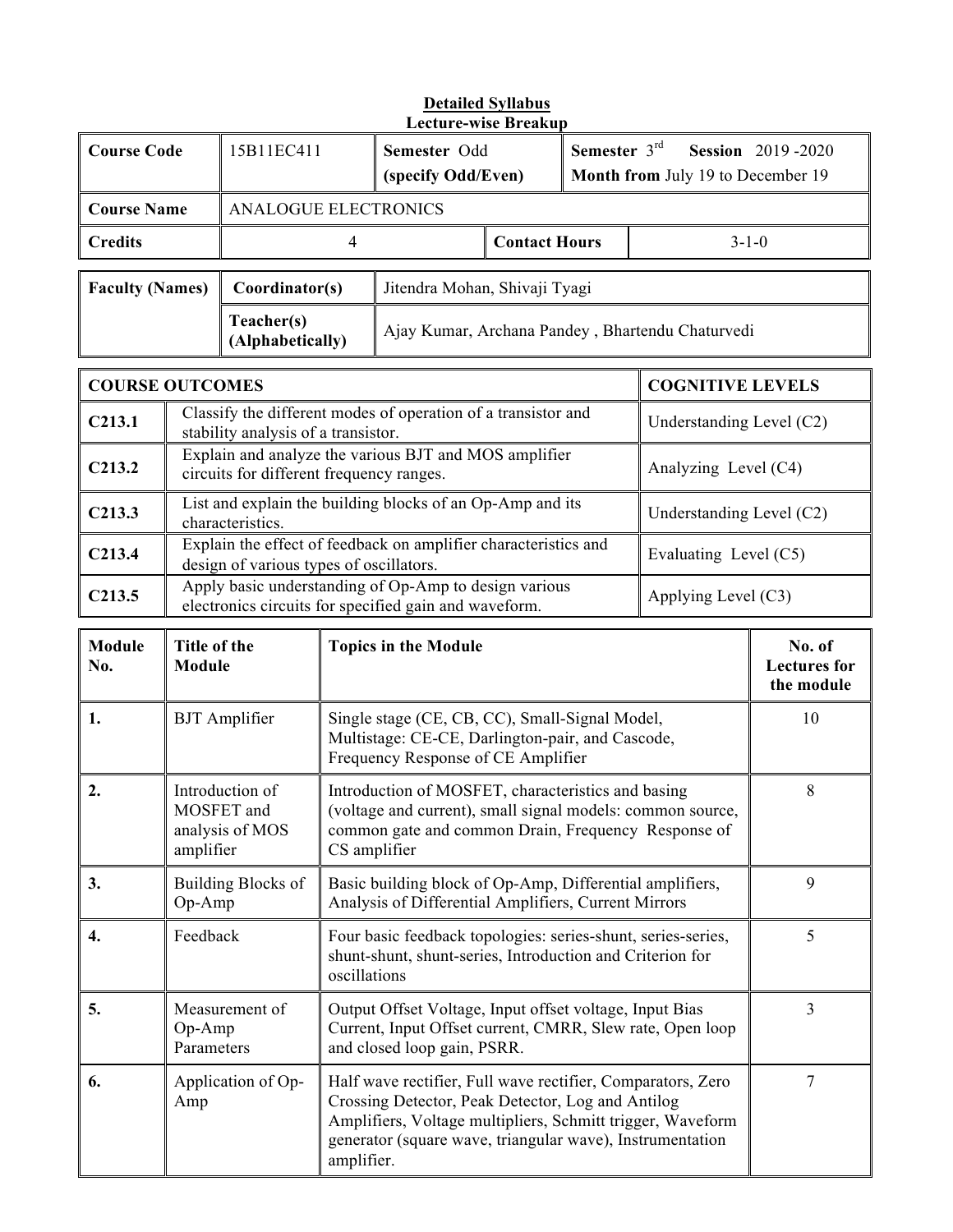|                     |                                                                                                                                                                                           | <b>Total number of Lectures</b> | 42 |  |  |  |
|---------------------|-------------------------------------------------------------------------------------------------------------------------------------------------------------------------------------------|---------------------------------|----|--|--|--|
|                     | <b>Evaluation Criteria</b>                                                                                                                                                                |                                 |    |  |  |  |
| <b>Components</b>   |                                                                                                                                                                                           | <b>Maximum Marks</b>            |    |  |  |  |
| T1                  |                                                                                                                                                                                           | 20                              |    |  |  |  |
| T <sub>2</sub>      |                                                                                                                                                                                           | 20                              |    |  |  |  |
|                     | End Semester Examination                                                                                                                                                                  | 35                              |    |  |  |  |
| <b>TA</b>           |                                                                                                                                                                                           | 25                              |    |  |  |  |
| <b>Total</b><br>100 |                                                                                                                                                                                           |                                 |    |  |  |  |
|                     | <b>Recommended Reading material:</b> Author(s), Title, Edition, Publisher, Year of Publication etc. (Text books,<br>Reference Books, Journals, Reports, Websites etc. in the IEEE format) |                                 |    |  |  |  |
| 1.                  | A.S. Sedra & K.C.Smith, Microelectronic CIRCUITS Theory and Application, 6th Edition, Oxford<br>University Press, 2011                                                                    |                                 |    |  |  |  |
| 2.                  | J. Milman & Halkias : Integrated Electronics, $2^{nd}$ Edition, Tata McGraw Hill, 1991.                                                                                                   |                                 |    |  |  |  |
| 3.                  | R.A. Gayakwad: Op Amp and Linear Integrated Circuit Technology, 3 <sup>rd</sup> Edition, Prentice-Hall India,<br>1999.                                                                    |                                 |    |  |  |  |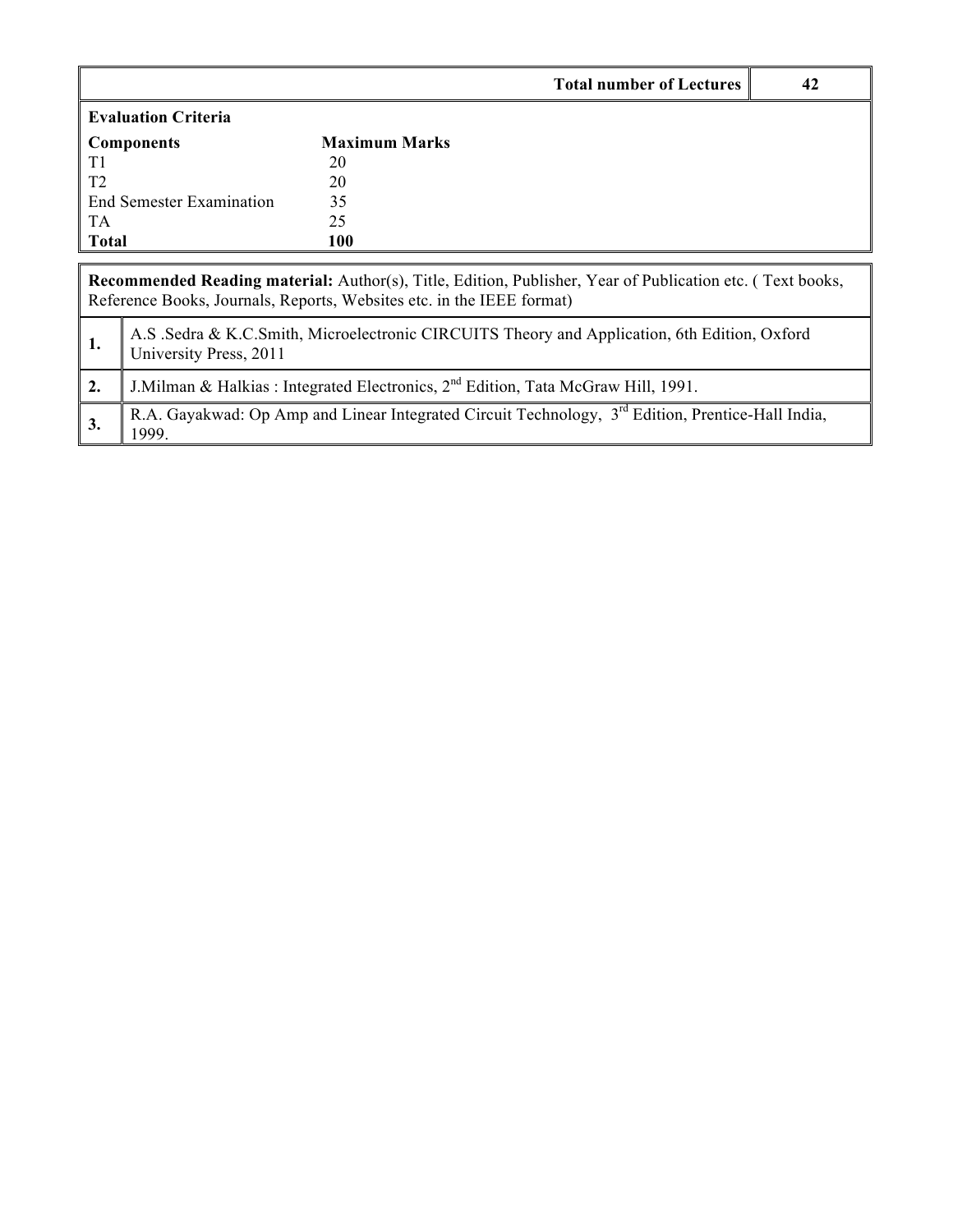# **Detailed Syllabus Lab-wise Breakup**

| Course Code    | 15B17EC471               | Semester: ODD<br>(specify Odd/Even) |                      | <b>Semester</b> $3^{rd}$ <b>Session</b> 2019-2020<br><b>Month from July 19 to December 19</b> |             |
|----------------|--------------------------|-------------------------------------|----------------------|-----------------------------------------------------------------------------------------------|-------------|
| ∥ Course Name  | Analogue Electronics Lab |                                     |                      |                                                                                               |             |
| <b>Credits</b> |                          |                                     | <b>Contact Hours</b> |                                                                                               | $0 - 0 - 2$ |

| <b>Faculty (Names)</b> | Coordinator(s)                 | Bhartendu Chaturvedi, Kirmender Singh                                                                                                      |
|------------------------|--------------------------------|--------------------------------------------------------------------------------------------------------------------------------------------|
|                        | Teacher(s)<br>(Alphabetically) | Ashish Gupta, Ajay Kumar, Archana Pandey, Bhagirath Sahu, Ekta<br>Goel, Garima Kapur, Jitendra Mohan, Saurabh Chaturvedi, Shivaji<br>Tyagi |

| <b>COURSE</b>      | <b>DESCRIPTION</b>                                                                                                                                                                | <b>COGNITIVE</b>        |
|--------------------|-----------------------------------------------------------------------------------------------------------------------------------------------------------------------------------|-------------------------|
| <b>OUTCOMES</b>    |                                                                                                                                                                                   | <b>LEVELS</b>           |
| C275.1             | Plot the transient, frequency response of second-order RC circuit<br>using SPICE/MULTISIM and utilize the plot to compare 3-dB<br>cut-off frequency with theoretical calculation. | Applying Level<br>(C3)  |
| C275.2             | Analyze the bias point and plot frequency response of single-<br>stage amplifiers and they will be able to build an amplifier of<br>given specifications.                         | Analyzing Level<br>(C4) |
| C <sub>275.3</sub> | Build a common-source amplifier for a specified gain using N-<br>channel MOSFET.                                                                                                  | Applying Level<br>(C3)  |
| C <sub>275.4</sub> | Analyze BJT based simple constant current biasing circuit and<br>subsequently improves its specification by using modified<br>current mirror.                                     | Analyzing Level<br>(C4) |
| C <sub>275.5</sub> | Determine differential gain, common mode gain and CMRR of<br>BJT based differential amplifier.                                                                                    | Applying Level<br>(C3)  |
| C <sub>275.6</sub> | Simulate an operational amplifier and use it in different<br>applications.                                                                                                        | Analyzing Level<br>(C4) |

| Module<br>No. | <b>Title of the Module</b>                                                       | <b>List of Experiments</b>                                                                                                                                                                                                                                                                                                                                                    | CO                 |
|---------------|----------------------------------------------------------------------------------|-------------------------------------------------------------------------------------------------------------------------------------------------------------------------------------------------------------------------------------------------------------------------------------------------------------------------------------------------------------------------------|--------------------|
| 1.            | Introduction and<br>demonstration of<br>Simulation tool with<br>suitable example | Installation of PSPICE Light version/MULTISIM tool on GPL<br>with operating instructions. Simulate transient and frequency<br>response of first-order RC circuit for input of sine and square<br>waveform.                                                                                                                                                                    | C <sub>275.1</sub> |
| 2.            | <b>Study and Analyzing</b><br><b>Biasing Techniques</b>                          | a) Use PSPICE/MULTISIM to simulate dependence of $\beta_{dc}$ on<br>collector bias current for discrete BJT transistor (BC547B/<br>2N2222A/3904).<br>b) To compare the biasing techniques such as voltage divider,<br>collector to base bias and fixed bias for DC "Q- point" stability<br>of a BJT (BC547B/2N2222A/3904) on PSPICE/MULTISIM<br>and verify it on bread board. | C275.2             |
| 3.            | Large signal and<br>small signal analysis<br>of CE amplifier                     | Use PSPICE/MULTISIM to determine instantaneous node<br>voltages and branch currents of single stage CE amplifier for<br>triangular input $V_i = 1.6V$ (p-p) using discrete transistor<br>(BC547B/2N2222A/3904). Also determine the maximum<br>amplitude of $V_i$ which is allowed to be used in the amplifier.                                                                | C <sub>275.2</sub> |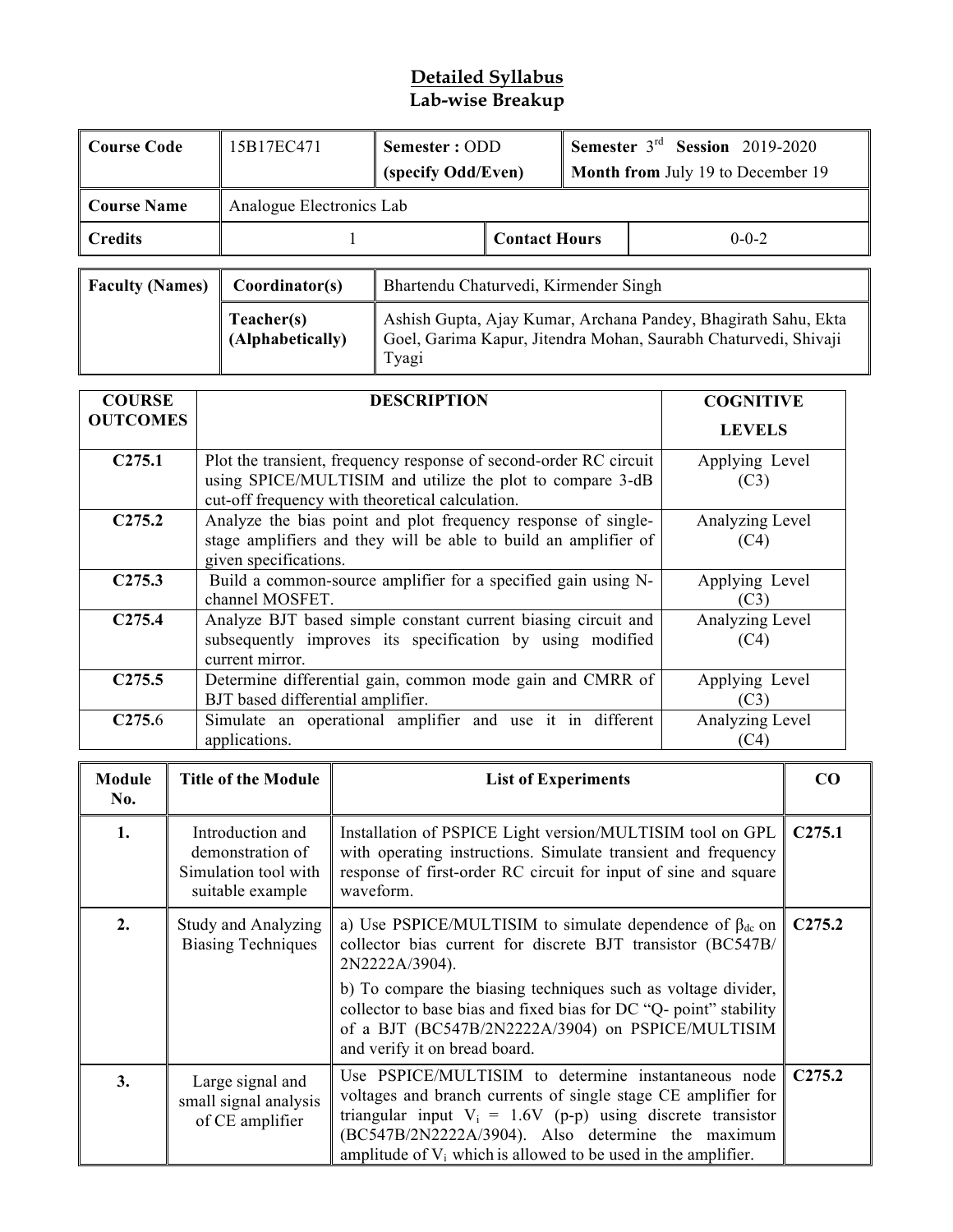| 4.                                                                                                                             | Large signal and<br>small signal analysis<br>of CE amplifier | Experimentally verify instantaneous node voltages and branch<br>currents of CE amplifier of Exp. 3 on bread board.                                                                                                                                | C275.2             |  |
|--------------------------------------------------------------------------------------------------------------------------------|--------------------------------------------------------------|---------------------------------------------------------------------------------------------------------------------------------------------------------------------------------------------------------------------------------------------------|--------------------|--|
| 5.                                                                                                                             | <b>Frequency Response</b><br>of Amplifier                    | Simulate frequency response of CE amplifier using $\pm$ 5V power<br>supply. Determine<br>a) Upper, lower 3-dB frequency<br>b) Bandwidth and observe the change in bandwidth with<br>increase and decrease in value of bypass capacitor.           | C275.2             |  |
| 6                                                                                                                              | Design of BJT based<br>amplifier                             | Design a single stage BJT amplifier for given specifications.                                                                                                                                                                                     | C275.2             |  |
| 7.                                                                                                                             | <b>Frequency Response</b><br>of Amplifier                    | Simulate frequency response of the Common source amplifier<br>using N- channel MOSFET BS170. Determine<br>a) Upper, lower 3-dB frequency<br>b) Bandwidth                                                                                          | C <sub>275.3</sub> |  |
| 8.                                                                                                                             | Design of MOS<br>based amplifier                             | Design a single stage MOS amplifier for given specifications.                                                                                                                                                                                     | C275.3             |  |
| 9.                                                                                                                             | <b>Current Mirror</b>                                        | Design a basic BJT current mirror using discrete transistor<br>(BC547B/2N2222A/3904) for reference current of 1mA.<br>Determine the output resistance, current gain error.                                                                        | C <sub>275.4</sub> |  |
| 10.                                                                                                                            | <b>Current Mirror</b>                                        | Experimentally verify Exp. 9 on bread board.                                                                                                                                                                                                      | C <sub>275.4</sub> |  |
| 11.                                                                                                                            | <b>Current Mirror</b>                                        | Design Wilson current mirror of 1mA and determine the output<br>resistance, current gain error.                                                                                                                                                   | C <sub>275.4</sub> |  |
| $12.*$                                                                                                                         | Differential<br>Amplifier                                    | Simulate the single stage differential amplifier and determine<br>the following:<br>a) Frequency response of differential gain $A_d$ .<br>b) Frequency response of common mode gain A <sub>CM.</sub><br>Common Mode Rejection Ratio (CMRR).<br>c) | C275.5             |  |
| $13.*$                                                                                                                         | Open loop<br>operational<br>Amplifier                        | Simulate the BJT based operational amplifier circuit (OP-<br>AMP) and determine the bias point, small signal differential<br>gain, common mode gain A <sub>CM</sub> , and CMRR.                                                                   | C <sub>275.6</sub> |  |
| $14.*$                                                                                                                         | Sub circuit model of<br>OP-AMP                               | An op-amp with differential resistance of $20K\Omega$ , dc gain of<br>8513 and an output resistance of 75 $\Omega$ . Create a sub circuit<br>model/block for this op-amp in PSPICE/MULTISIM.                                                      | C <sub>275.6</sub> |  |
| $15.*$                                                                                                                         | Applications of OP-<br>AMP                                   | Simulate the closed-loop non inverting amplifier, inverting<br>amplifier, adder, subtractor for given specifications and<br>determine:<br>a) Transient Response<br>b) Its 3-dB bandwidth<br>c) Input resistance $R_i$                             | C <sub>275.6</sub> |  |
|                                                                                                                                | <b>Evaluation Criteria</b>                                   |                                                                                                                                                                                                                                                   |                    |  |
| <b>Maximum Marks</b><br><b>Components</b><br>Viva1<br>20<br>Viva2<br>20<br>60<br>Day to Day performance<br>100<br><b>Total</b> |                                                              |                                                                                                                                                                                                                                                   |                    |  |

**\* These are advanced level experiments.**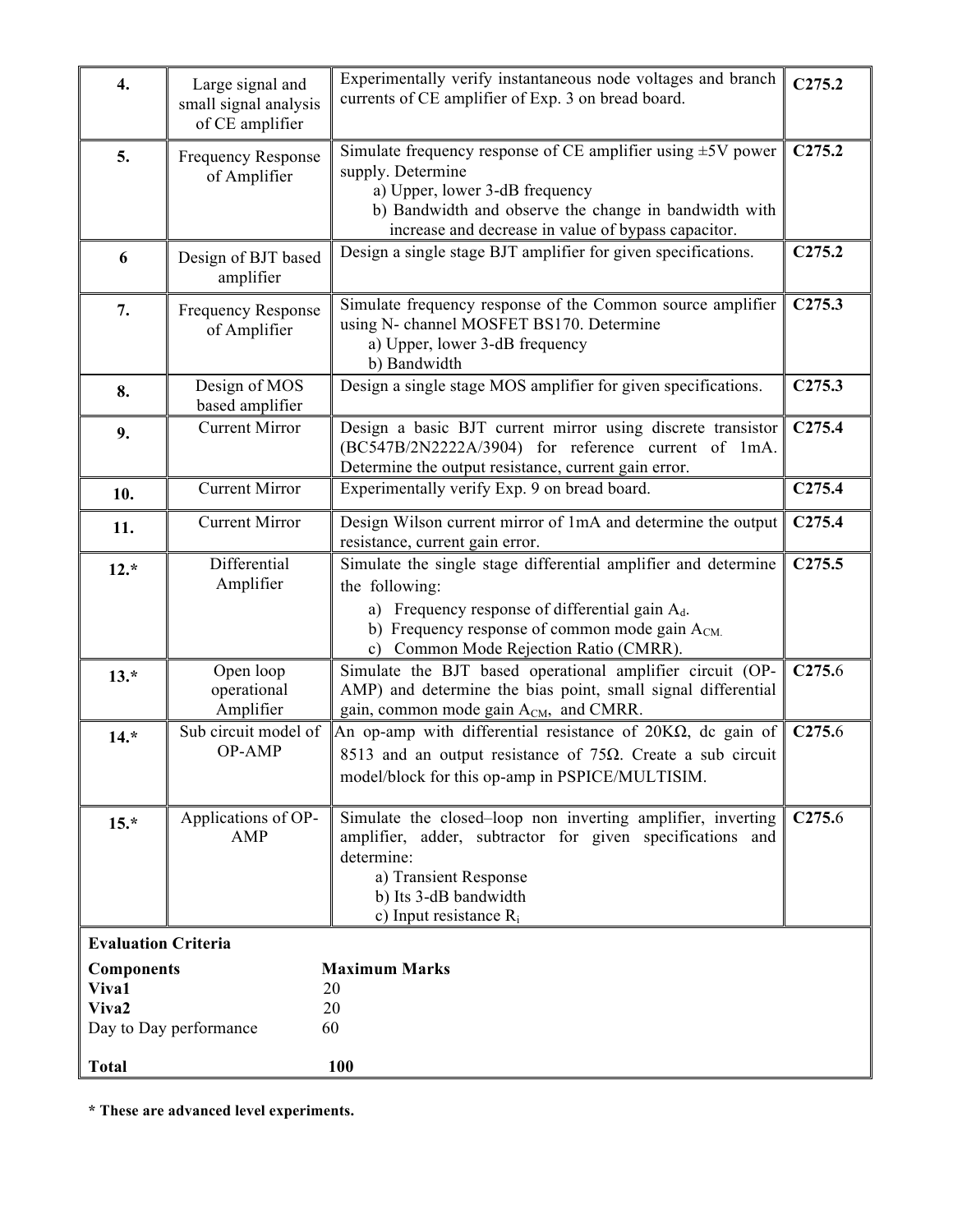| Recommended Reading material: Author(s), Title, Edition, Publisher, Year of Publication etc. (Text books,<br>Reference Books, Journals, Reports, Websites etc. in the IEEE format) |  |  |  |
|------------------------------------------------------------------------------------------------------------------------------------------------------------------------------------|--|--|--|
| 1. A.S. Sedra & K.C.Smith, Microelectronic Circuits Theory and Application, 6th Edition, Oxford University Press, 2015(Text Book)                                                  |  |  |  |
| Marc Thompson, Intuitive Analog Circuit Design, 2nd Edition, Elsevier Publication, 2013                                                                                            |  |  |  |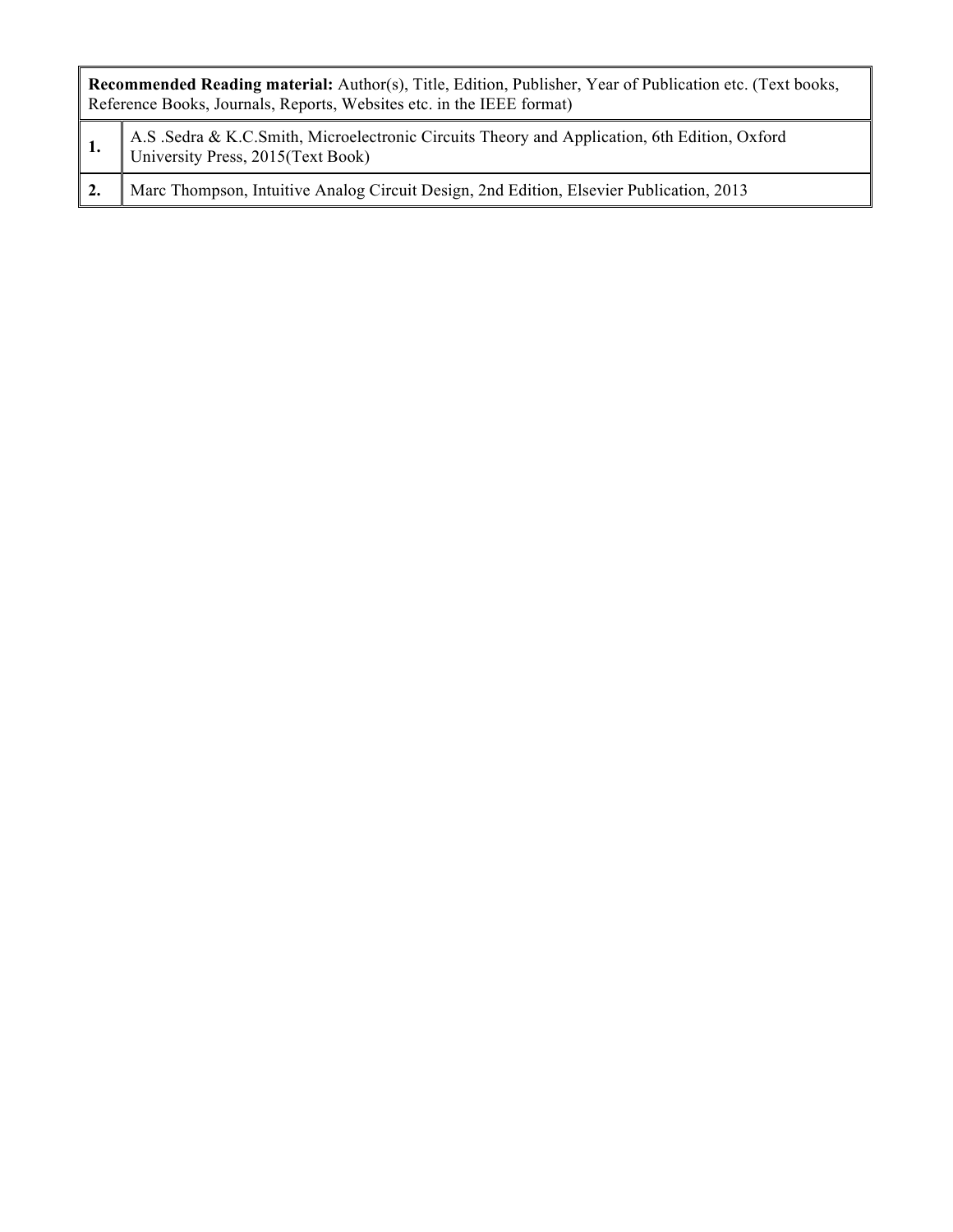# **Detailed Syllabus**

**Lecture-wise Breakup**

| Subject<br>$\vert$ Code | 19B13BT211                   | <b>Semester: ODD</b> | Semester: III Session: 2019-2020<br>Month from: JULY to DECEMBER |
|-------------------------|------------------------------|----------------------|------------------------------------------------------------------|
| Subject<br><b>Name</b>  | <b>Environmental Studies</b> |                      |                                                                  |
| Credits                 |                              | <b>Contact Hours</b> | 3 (1 Lecture, 2 interactive sessions)                            |

| Faculty                      |            | <b>Coordinator(s)</b>   1. Krishna Sundari S    |
|------------------------------|------------|-------------------------------------------------|
| $\sqrt{\phantom{a}}$ (Names) | Teacher(s) | 1. Krishna Sundari S                            |
|                              |            | $\sim$ (Alphabetically) $\mid$ 2. Manisha Singh |
|                              |            | 3. Neeraj Wadhwa                                |
|                              |            | 4. Susinjan Bhattacharya                        |

|                     | <b>COURSE OUTCOMES</b>                                                                                                             |                                 |  |
|---------------------|------------------------------------------------------------------------------------------------------------------------------------|---------------------------------|--|
| CO <sub>205.1</sub> | Explain diversity of environment, ecosystem resources and conservation.                                                            | <b>Understand Level</b><br>(C2) |  |
| CO205.2             | various pollution related hazard and their safe management<br>Identify                                                             | Apply Level $(C3)$              |  |
| CO <sub>205.3</sub> | Apply modern techniques for sustainable Urban planning and Disaster management                                                     | Apply Level $(C3)$              |  |
| CO205.4             | Recall Government regulations, Environmental Policies, Laws & ethics                                                               | <b>Understand Level</b><br>(C2) |  |
| CO <sub>205.5</sub> | Survey ground situation on specific environmental aspects, examine risks involved, make<br>a field report and present the findings | Analyzing Level(C4)             |  |

| <b>Modul</b><br>e No. | <b>Subtitle of the</b><br><b>Module</b>                                      | Topics in the module                                                                                                                                                                                                                                            | No. of<br><b>Lectures</b><br>for the<br>module |
|-----------------------|------------------------------------------------------------------------------|-----------------------------------------------------------------------------------------------------------------------------------------------------------------------------------------------------------------------------------------------------------------|------------------------------------------------|
| 1.                    | The<br>Multidisciplinary<br>nature of<br>environment,<br><b>Biodiversity</b> | Definition, scope and importance, Need for public<br>awareness, Types of Ecosystems, World Biomes,<br>Ecosystem functioning, Diversity of flora and fauna,<br>species and wild life diversity, Biodiversity hotspots,<br>threats to biodiversity, Case studies. | 6                                              |
| 2.                    | Natural resources,<br>Energy consumption<br>& conservation                   | Water, Land, Energy (Renewable, non-renewable, wind,<br>solar, hydro, Biomass), Mineral, Forest, & Food<br>resources, Global Conventions on Energy, Kyoto<br>protocol, Case studies.                                                                            | 10                                             |
| 3.                    | Pollution, hazardous<br>waste management                                     | Air, Water & Land, chemical, noise pollution, sources $\&$<br>causes, effects, Electronic waste, nuclear hazards, Case<br>studies.                                                                                                                              | 8                                              |
| 4.                    | Urban planning,<br>human communities.                                        | Sustainable building, Disaster Management and<br>Contingency Planning, human population, resettlement,                                                                                                                                                          | 8                                              |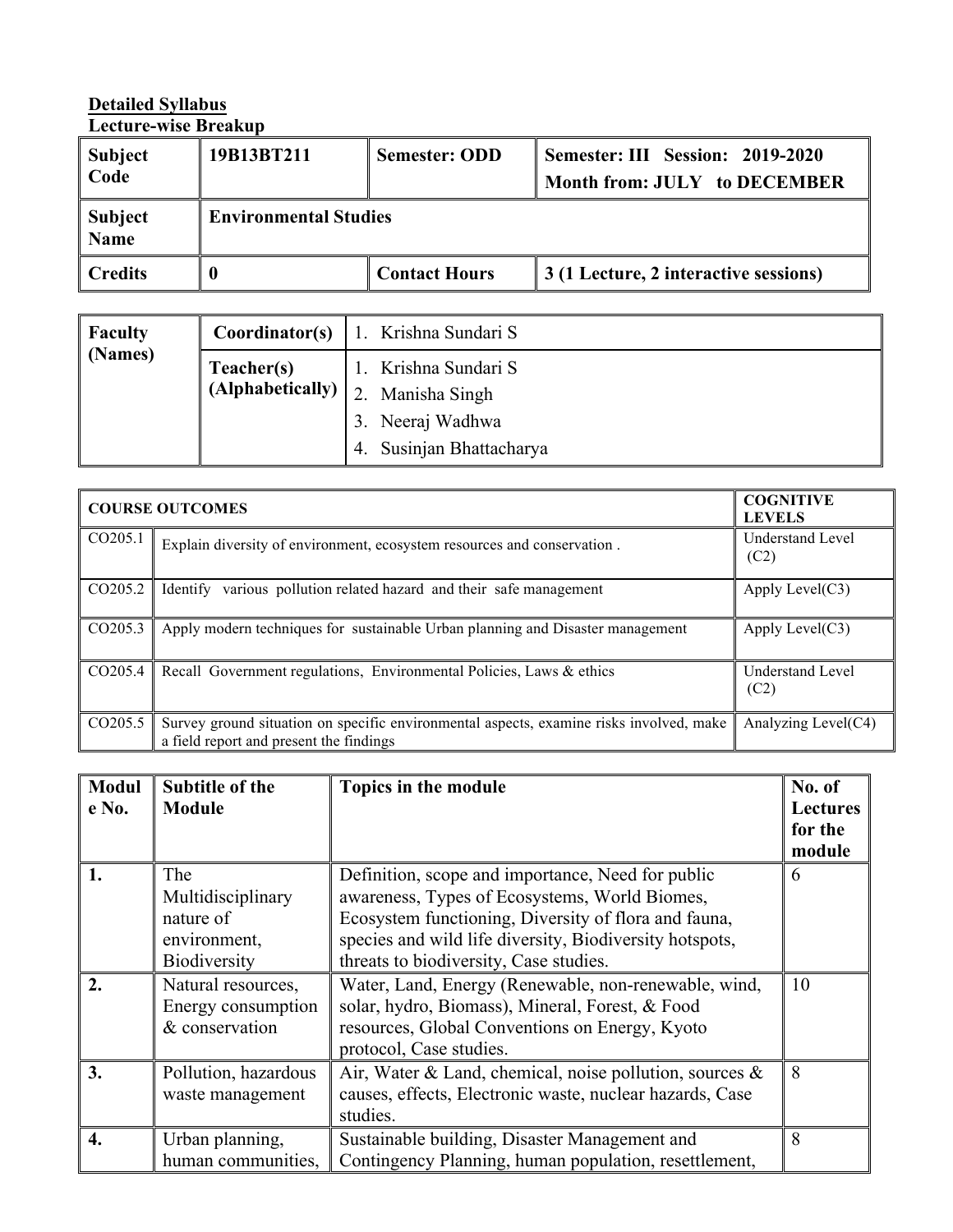|    | Disaster<br>management                                                                                                                                                             | rehabilitation environmental movements, environmental<br>ethics, Critical issues concerning Global environment<br>Urbanization, population growth, global warming,<br>climate change, acid rain, ozone depletion etc Case<br>studies.                                                                                                                             |                |  |  |  |
|----|------------------------------------------------------------------------------------------------------------------------------------------------------------------------------------|-------------------------------------------------------------------------------------------------------------------------------------------------------------------------------------------------------------------------------------------------------------------------------------------------------------------------------------------------------------------|----------------|--|--|--|
| 5. | Environmental<br>Policies, Laws,<br>Regulations & ethics                                                                                                                           | Regulation of technology and innovation, Policy and<br>laws, Different Acts such as: Environmental Protection<br>Act, Air and Water Acts, Wildlife and Forest Acts), US-<br>EPA, National Environmental Policy; Function of<br>pollution control boards (SPCB and CPCB), their roles<br>and responsibilities, Case studies.                                       | $\overline{4}$ |  |  |  |
| 6  | Field Work/                                                                                                                                                                        | Explore the current environment related occurrences at<br>national and international level, Study of successful<br>sustainable measures, a know-how of industries in local<br>region and their possible effects, measure of water, air<br>and land quality, Visit to a local polluted site-Urban/Rural<br>/Industrial / Agricultural, Study of simple ecosystems. | 6              |  |  |  |
|    | <b>Total number of Lectures</b>                                                                                                                                                    |                                                                                                                                                                                                                                                                                                                                                                   | 42             |  |  |  |
|    | Recommended Reading material: Author(s), Title, Edition, Publisher, Year of Publication etc. (Text<br>books, Reference Books, Journals, Reports, Websites etc. in the IEEE format) |                                                                                                                                                                                                                                                                                                                                                                   |                |  |  |  |
| 1. | Chiras D D. (Ed.). 2001. Environmental Science – Creating a sustainable future. $6^{th}$ ed. Jones<br>& Barlett Publishers.                                                        |                                                                                                                                                                                                                                                                                                                                                                   |                |  |  |  |
| 2. | Joseph, B., 2005, Environmental Studies, Tata McGraw Hill, India                                                                                                                   |                                                                                                                                                                                                                                                                                                                                                                   |                |  |  |  |
| 3. | Textbook of Environmental Studies for UG Courses - Erach Bharucha, University Press                                                                                                |                                                                                                                                                                                                                                                                                                                                                                   |                |  |  |  |
| 4. |                                                                                                                                                                                    | Issues of the Journal: Down to Earth, published by Centre for Science and Environment                                                                                                                                                                                                                                                                             |                |  |  |  |

## **EVALUATION**:

Mid Semester Examination - 30 marks (To be held along with T-2 Exam) End Semester Examination - 40 marks Teachers Assessment (TA) - 30 marks

**Structure of Grading Academic Performance:** Presently: NP - Audit Pass NF - Audit Fail May be revised to give a grade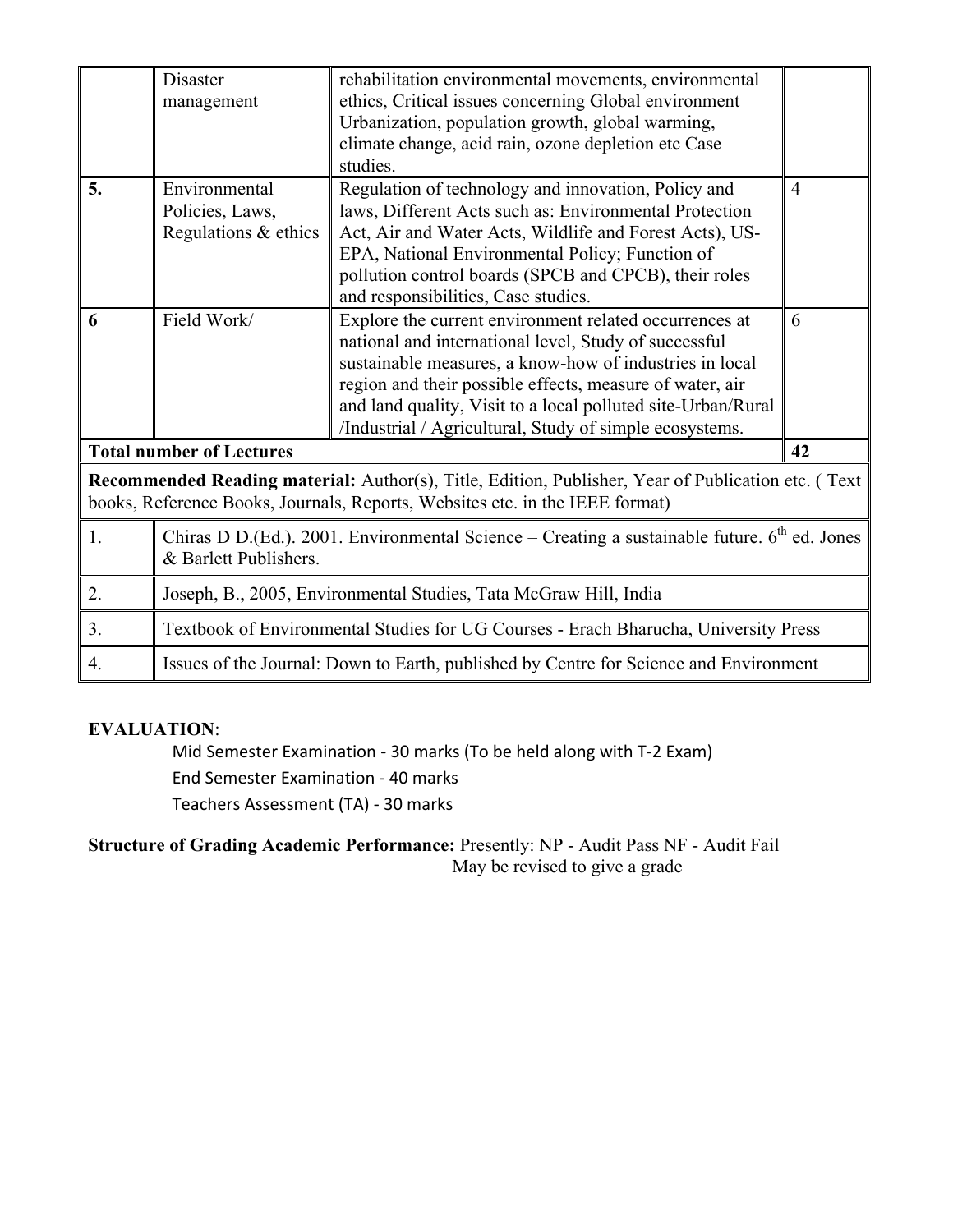| Course Code | 15B11EC211            | Semester Odd         | <b>Semester</b> 3rd <b>Session</b> 2019-20           |
|-------------|-----------------------|----------------------|------------------------------------------------------|
|             |                       | (specify Odd/Even)   | <b>Month from</b> July 19 to December 19 $\parallel$ |
| Course Name | Electrical Science -2 |                      |                                                      |
| Credits     |                       | <b>Contact Hours</b> | $3 - 1 - 0$                                          |

| Faculty | Coordinator(s)                 | Ashish Goel, Satyendra Kumar                                                                                                                                                                                                                                             |
|---------|--------------------------------|--------------------------------------------------------------------------------------------------------------------------------------------------------------------------------------------------------------------------------------------------------------------------|
| (Names) | Teacher(s)<br>(A1phabetically) | Atul Kumar Shrivastava, Deeksha Chandola, Garima Kapur, Jyoti Vyas,<br>Kaushal Nigam, Kirmender Singh, Madhu Jain, Mandeep Narula, Nisha<br>Venkatesh, Priyanka Kwatra, Rachna Singh, Ruby Beniwal, Sajai Vir<br>Singh, Shradha Saxena, Shruti Kalra, Vimal Kumar Mishra |

|                     | <b>COURSE OUTCOMES</b>                                                                                               | <b>COGNITIVE LEVELS</b>  |
|---------------------|----------------------------------------------------------------------------------------------------------------------|--------------------------|
| C <sub>2</sub> 03.1 | Study and analyze the first-order and second-order passive circuits.                                                 | Analyzing Level (C4)     |
| C203.2              | Demonstrate the operational amplifier and logic gates and their<br>applications in analog and digital system design. | Understanding Level (C2) |
| C <sub>2</sub> 03.3 | Define the basics of signals, systems and communication.                                                             | Remembering Level (C1)   |
| C203.4              | Illustrate the electrical machines, transformers and analogous of<br>electrical & mechanical systems.                | Understanding Level (C2) |

| <b>Module No.</b> | <b>Title of the Module</b>             | <b>Topics in the Module</b>                                                                                                                                                                                                           | <b>No. of Lectures</b><br>for the module |
|-------------------|----------------------------------------|---------------------------------------------------------------------------------------------------------------------------------------------------------------------------------------------------------------------------------------|------------------------------------------|
| 1.                | <b>Transient Analysis</b>              | First order network analysis, sequential<br>switching, Differential equation approach<br>for DC and Non constant source, second<br>order network analysis using differential<br>equation approach for DC and non-<br>constant source. | 8                                        |
| $\overline{2}$ .  | <b>Operational Amplifiers</b>          | Introduction to Operational Amplifiers,<br>Basic Concepts and their Applications like<br>Comparators, Inverting and Non-inverting<br>Amplifier, Subtractor, Adder, Integrator<br>and Differentiator circuits.                         | 6                                        |
| 3.                | Basics of digital electronics          | Introduction to Boolean algebra, logic<br>circuits and logic gates, multiplexers and<br>decoders. Introduction to Flip-flops.                                                                                                         | 10                                       |
| 4.                | Introduction of Signals and<br>Systems | Basic overview of Signals and Systems,<br>Signal types and their representation-Time<br>Domain, Frequency Domain.                                                                                                                     | 4                                        |
| 5.                | Introduction of<br>Communications      | Basics of digital communication<br>and<br>analogue communication.                                                                                                                                                                     | 3                                        |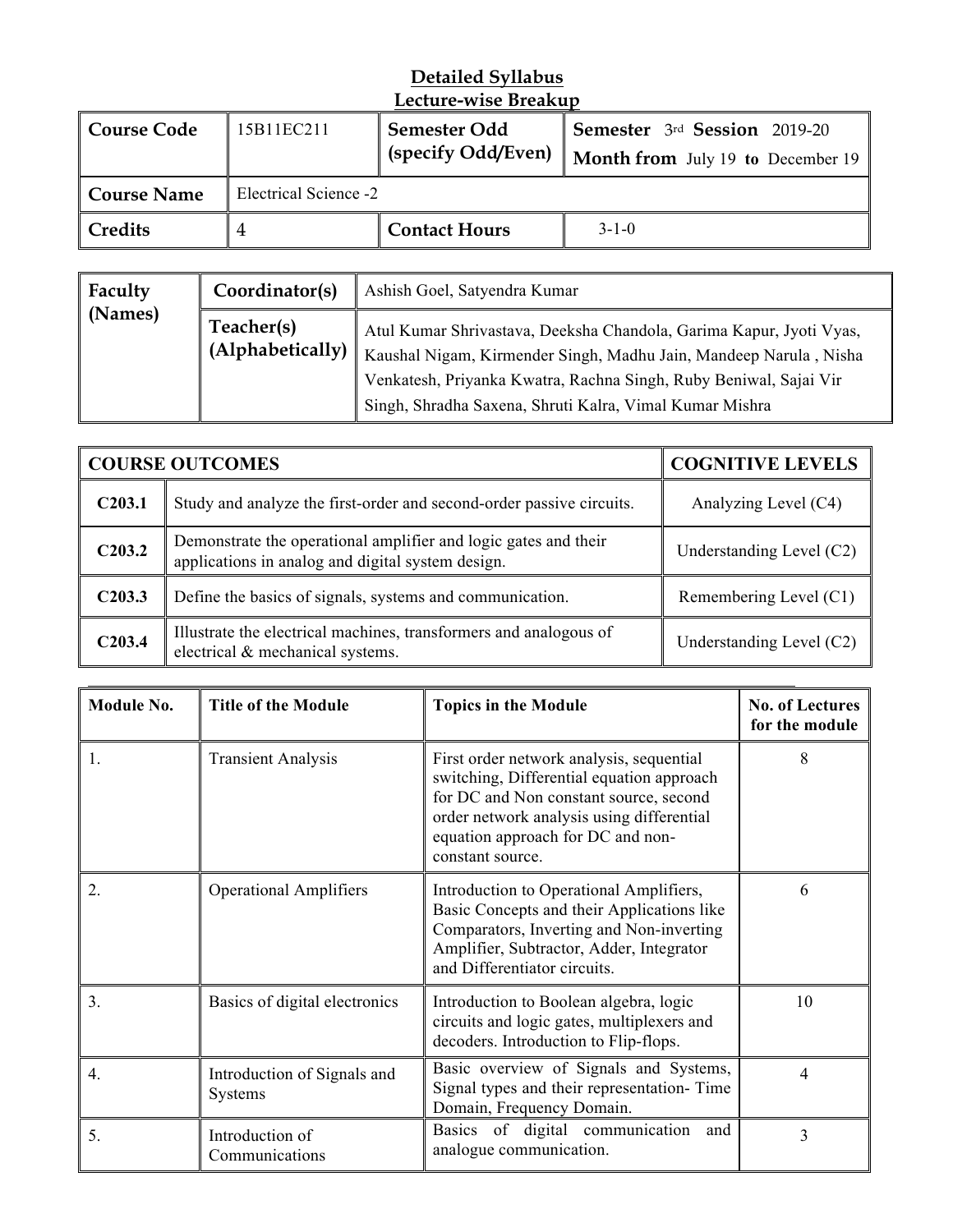| 6.                              | Machines                                              | Introduction to dc motors and dc<br>generators, three phase and single phase<br>induction motors.                                                                                                       | 3  |
|---------------------------------|-------------------------------------------------------|---------------------------------------------------------------------------------------------------------------------------------------------------------------------------------------------------------|----|
| 7.                              | Single Phase Transformer                              | Principle of operation, construction, e.m.f.<br>equation, equivalent circuit, power losses,<br>efficiency (simple numerical problems),<br>introduction to auto transformer.                             | 4  |
| 8.                              | Analogous Electrical and<br><b>Mechanical Systems</b> | Analogy between mechanical and<br>electrical quantities: Analogous quantities,<br>Analogous equations. Conversion between<br>systems: electrical to mechanical and<br>mechanical to electrical systems. | 3  |
|                                 |                                                       | <b>Total number of Lectures</b>                                                                                                                                                                         | 41 |
| <b>Evaluation Criteria</b>      |                                                       |                                                                                                                                                                                                         |    |
| <b>Components</b>               | <b>Maximum Marks</b>                                  |                                                                                                                                                                                                         |    |
| T1                              | 20                                                    |                                                                                                                                                                                                         |    |
| T2                              | 20                                                    |                                                                                                                                                                                                         |    |
| <b>End Semester Examination</b> | 35                                                    |                                                                                                                                                                                                         |    |
| <b>TA</b>                       | 25                                                    |                                                                                                                                                                                                         |    |
| <b>Total</b>                    | 100                                                   |                                                                                                                                                                                                         |    |

|    | <b>Recommended Reading material:</b> (Books/Journals/Reports/Websites etc.: Author(s), Title, Edition, Publisher,<br>Year of Publication etc. in IEEE format) |  |  |  |  |  |
|----|---------------------------------------------------------------------------------------------------------------------------------------------------------------|--|--|--|--|--|
| 1. | Dorf, R.C. and Svoboda, J.A., Introduction to Electric Circuits. John Wiley & Sons.                                                                           |  |  |  |  |  |
| 2. | Mano, M.M., Digital Design. Pearson Education Asia.                                                                                                           |  |  |  |  |  |
| 3  | Oppenheim, A.V., Willsky, A.S. and Nawab, S.H., Signals and Systems. Prentice-Hall.                                                                           |  |  |  |  |  |
| 4. | A. Anand Kumar, Signals and Systems, PHI Learning Private Limited                                                                                             |  |  |  |  |  |
| 5. | A.E. Fitzgerald, C. Kingsley Jr. and At. D. Umans, Electric Machinery, Fifth edition, Mc Graw<br>Hill.                                                        |  |  |  |  |  |
| 6. | D.C. Kulshreshtha, Basic Electrical Engineering, Mc Graw Hill.                                                                                                |  |  |  |  |  |
| 7. | I. J Nagrath and M. Gopal, Control Systems Engineering, New age International, Fifth edition,<br>Fifth edition, 2009.                                         |  |  |  |  |  |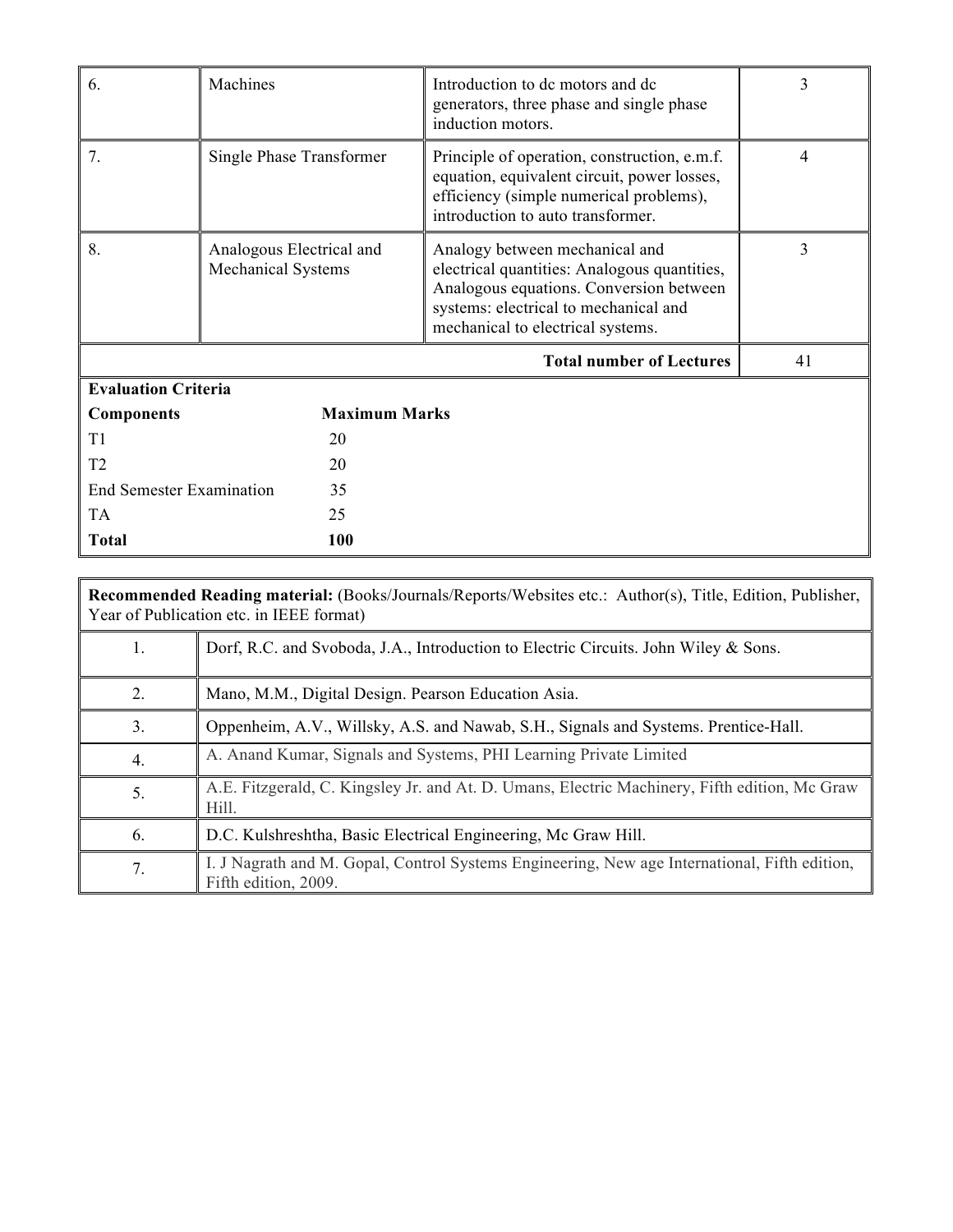# **Detailed Syllabus Signals and Systems Lab (18B15EC214) Lab-wise Breakup**

| <b>Course Code</b>                                                                                                                                                                                                               |                                                                                                                                                            | (18B15EC214)                                                                                                                               | Semester 3rd<br>Semester Odd<br>(specify Odd/Even)<br>Month from July-December                                                                                                       |                      | <b>Session</b> 2019-2020   |                    |                         |        |
|----------------------------------------------------------------------------------------------------------------------------------------------------------------------------------------------------------------------------------|------------------------------------------------------------------------------------------------------------------------------------------------------------|--------------------------------------------------------------------------------------------------------------------------------------------|--------------------------------------------------------------------------------------------------------------------------------------------------------------------------------------|----------------------|----------------------------|--------------------|-------------------------|--------|
| <b>Course Name</b>                                                                                                                                                                                                               |                                                                                                                                                            | Signals and Systems Lab                                                                                                                    |                                                                                                                                                                                      |                      |                            |                    |                         |        |
| <b>Credits</b>                                                                                                                                                                                                                   |                                                                                                                                                            | 1                                                                                                                                          |                                                                                                                                                                                      | <b>Contact Hours</b> |                            |                    | $\overline{2}$          |        |
| <b>Faculty (Names)</b>                                                                                                                                                                                                           |                                                                                                                                                            | Coordinator(s)                                                                                                                             | Smriti Bhatnagar, Varun Goel                                                                                                                                                         |                      |                            |                    |                         |        |
|                                                                                                                                                                                                                                  |                                                                                                                                                            | Teacher(s)<br>(Alphabetically)                                                                                                             | Abhay Kumar, Kuldeep Baderia, Neetu Singh, Rahul Kaushik, Ritesh<br>Sharma                                                                                                           |                      |                            |                    |                         |        |
| <b>COURSE OUTCOMES</b>                                                                                                                                                                                                           |                                                                                                                                                            |                                                                                                                                            |                                                                                                                                                                                      |                      |                            |                    | <b>COGNITIVE LEVELS</b> |        |
| C270.1                                                                                                                                                                                                                           |                                                                                                                                                            | Understanding of MATLAB and its various applications, Classification<br>of continuous time signals and discrete time signals.              |                                                                                                                                                                                      |                      |                            |                    | Understanding<br>(C2)   |        |
| C <sub>270.2</sub>                                                                                                                                                                                                               |                                                                                                                                                            | Apply the coding skills of MATLAB for Convolution of continuous<br>time signals and discrete time signals, for DFT and IDFT.               |                                                                                                                                                                                      |                      |                            |                    | Applying<br>(C3)        |        |
| C270.3                                                                                                                                                                                                                           |                                                                                                                                                            | Analyze different LTI systems with Frequency domain representation<br>of continuous time and discrete time periodic and aperiodic signals. |                                                                                                                                                                                      |                      |                            |                    | Analyzing<br>(C4)       |        |
| C <sub>270.4</sub><br>Determine Laplace Transform of continuous time signals and Z-<br>Transform of discrete time signals. Introduction to SIMULINK and to<br>realize systems described by differential and difference equations |                                                                                                                                                            |                                                                                                                                            |                                                                                                                                                                                      |                      |                            | Evaluating<br>(C5) |                         |        |
| <b>Module</b><br>No.                                                                                                                                                                                                             | <b>Title of the Module</b>                                                                                                                                 |                                                                                                                                            |                                                                                                                                                                                      |                      | <b>List of Experiments</b> |                    |                         | CO     |
| 1.                                                                                                                                                                                                                               | Understanding of MATLAB<br>and its use in signals and<br>discrete time signals.                                                                            |                                                                                                                                            | Introduction to MATLAB and its various applications.                                                                                                                                 |                      |                            | C270.1             |                         |        |
| 2.                                                                                                                                                                                                                               | Study and Classification of<br>continuous time signals                                                                                                     |                                                                                                                                            | Introduction to continuous time signals.                                                                                                                                             |                      |                            | C270.1             |                         |        |
| 3.                                                                                                                                                                                                                               | Study and Classification of<br>Discrete time signals                                                                                                       |                                                                                                                                            | Introduction to Discrete time signals                                                                                                                                                |                      |                            |                    |                         | C270.1 |
| 4.                                                                                                                                                                                                                               | Study of parts of signals                                                                                                                                  |                                                                                                                                            | Introduction to even and odd parts of signal.                                                                                                                                        |                      |                            |                    |                         | C270.1 |
| 5.                                                                                                                                                                                                                               | Study of plotting of different<br>signals using MATLAB                                                                                                     |                                                                                                                                            | Write MATLAB Codes for generating and plotting<br>various combinations of the two signals and perform<br>time scaling, time shifting, time reversal and multiple<br>transformations. |                      |                            | C270.1             |                         |        |
| 6.                                                                                                                                                                                                                               | Study and calculation of<br>Write MATLAB codes for finding the Signal Energy<br>Power and energy of<br>or power of signals.<br>signals using MATLAB        |                                                                                                                                            |                                                                                                                                                                                      | C270.1               |                            |                    |                         |        |
| 7.                                                                                                                                                                                                                               |                                                                                                                                                            | Apply the concepts of<br>MATLAB in finding the<br>Convolution sum of signals                                                               | To calculate the convolution sum of two discrete time<br>signals.                                                                                                                    |                      |                            | C <sub>270.2</sub> |                         |        |
| 8.                                                                                                                                                                                                                               | Apply<br>the<br>convolution<br>concepts<br>of<br>To<br>calculate<br>of<br>the<br>integral<br>two<br>MATLAB in finding<br>the<br>continuous - time signals. |                                                                                                                                            | C <sub>270.2</sub>                                                                                                                                                                   |                      |                            |                    |                         |        |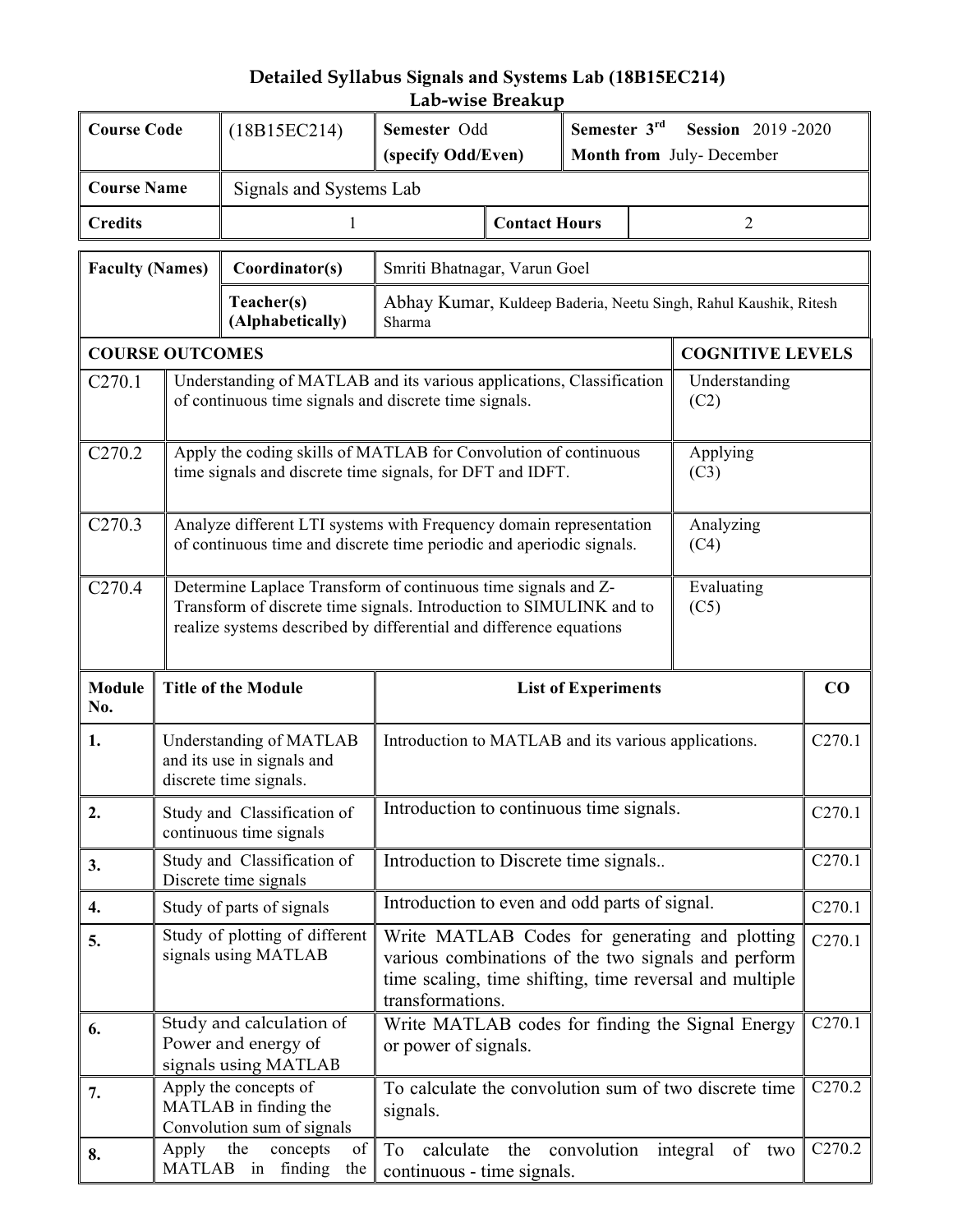|              | Convolution sum of signals                                                                                                                                                                                                                                                                                                                   |                                                                                                                                                                         |                    |  |  |  |  |  |
|--------------|----------------------------------------------------------------------------------------------------------------------------------------------------------------------------------------------------------------------------------------------------------------------------------------------------------------------------------------------|-------------------------------------------------------------------------------------------------------------------------------------------------------------------------|--------------------|--|--|--|--|--|
| 9.           | Analyze different LTI                                                                                                                                                                                                                                                                                                                        | Realization of LTI system and verify it.                                                                                                                                | C <sub>270.3</sub> |  |  |  |  |  |
|              | systems with Frequency<br>domain representation                                                                                                                                                                                                                                                                                              |                                                                                                                                                                         |                    |  |  |  |  |  |
| 10.          | Analyze Frequency domain<br>representation of continuous<br>time and discrete time<br>periodic signals.                                                                                                                                                                                                                                      | C <sub>270.3</sub><br>Determine frequency domain representation of CT and<br>DT periodic signals.                                                                       |                    |  |  |  |  |  |
| 11.          | Analyze different LTI<br>systems with Frequency<br>domain representation of<br>continuous time and<br>aperiodic signals.                                                                                                                                                                                                                     | Determine frequency domain representation of CT and<br>DT aperiodic signals.                                                                                            |                    |  |  |  |  |  |
| 12.          | Analyze and realize<br>Discrete Fourier<br><b>Transform and Inverse</b><br>Discrete Fourier<br>Transform                                                                                                                                                                                                                                     | Write your own MATLAB function to compute DFT<br>(Discrete Fourier Transform) and IDFT (Inverse<br>Discrete Fourier Transform) for the spectral analysis<br>of signals. | C <sub>270.3</sub> |  |  |  |  |  |
| 13.          | DetermineLaplace Transform<br>of continuous time signals                                                                                                                                                                                                                                                                                     | Find out output $y(t)$ of the system where input is $x(t)$<br>and impulse response is h (t) using Laplace Transform.<br>Also, find the ROC of the transform.            | C <sub>270.4</sub> |  |  |  |  |  |
| 14.          | C <sub>270.4</sub><br>Determine Z-Transform of<br>Find out output y [n] of the system where input is $x[n]$<br>discrete time signals.<br>and impulse response is h[n] using Z-Transform. Also,<br>find the ROC of the transform. Verify answer using<br>MATLAB commands, ztrans" and iztrans". Check<br>stability of the system using MATLAB |                                                                                                                                                                         |                    |  |  |  |  |  |
| 15.          | Introduction to SIMULINK                                                                                                                                                                                                                                                                                                                     | Introduction to SIMULINK and to realize systems<br>described by differential and difference equations.                                                                  | C <sub>270.4</sub> |  |  |  |  |  |
| 16.          | Understanding of MATLAB<br>and its use in signals                                                                                                                                                                                                                                                                                            | Virtual Lab: 1. Signals and its properties                                                                                                                              | C <sub>270.1</sub> |  |  |  |  |  |
| 17.          | Understanding of MATLAB<br>and its use in systems                                                                                                                                                                                                                                                                                            | Virtual Lab: 2. System and their properties                                                                                                                             | C <sub>270.2</sub> |  |  |  |  |  |
| 18.          | Understanding of MATLAB<br>and its use in Frequency<br>Representation of<br>Domain<br>signals                                                                                                                                                                                                                                                | Virtual Lab: 3. Fourier analysis of signals                                                                                                                             | C <sub>270.3</sub> |  |  |  |  |  |
|              | <b>Evaluation Criteria</b>                                                                                                                                                                                                                                                                                                                   |                                                                                                                                                                         |                    |  |  |  |  |  |
| <b>Total</b> | <b>Components</b><br>Viva 1(Mid Sem Viva)<br>20<br>Viva 2(End Sem Viva)<br>20<br><b>Assessment Components</b><br>20<br>Attendance<br>15<br>Lab Record<br>15<br>Virtual Lab Exps.<br>10<br>100                                                                                                                                                | <b>Maximum Marks</b>                                                                                                                                                    |                    |  |  |  |  |  |
|              | Reference Books, Journals, Reports, Websites etc. in the IEEE format)                                                                                                                                                                                                                                                                        | Recommended Reading material: Author(s), Title, Edition, Publisher, Year of Publication etc. (Text books,                                                               |                    |  |  |  |  |  |
| 1.           | Applications, Third Edition, PrenticeHall, 1999.                                                                                                                                                                                                                                                                                             | J.G. Proakis and D. G. Manolakis, Digital Signal Processing: Principles, Algorithms, and                                                                                |                    |  |  |  |  |  |